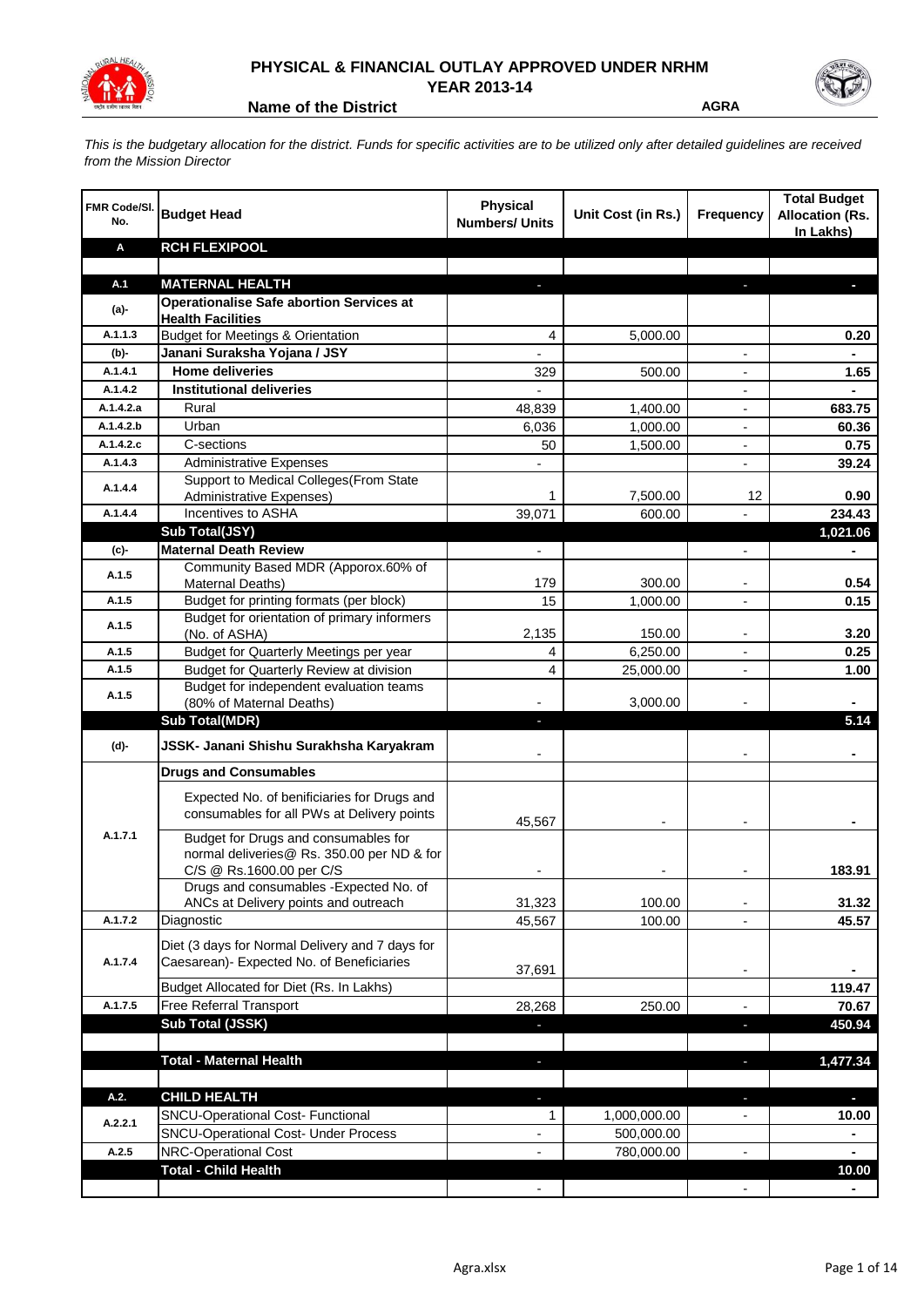| FMR Code/SI.<br>No. | <b>Budget Head</b>                                                                                                                                                                                                                                                 | Physical<br><b>Numbers/ Units</b> | Unit Cost (in Rs.) | Frequency                | <b>Total Budget</b><br><b>Allocation (Rs.</b><br>In Lakhs) |
|---------------------|--------------------------------------------------------------------------------------------------------------------------------------------------------------------------------------------------------------------------------------------------------------------|-----------------------------------|--------------------|--------------------------|------------------------------------------------------------|
| A.3                 | <b>FAMILY PLANNING</b>                                                                                                                                                                                                                                             | a.                                |                    | ٠                        | ٠                                                          |
| A.3.1               | <b>Terminal/Limiting Methods</b>                                                                                                                                                                                                                                   |                                   |                    |                          |                                                            |
| A.3.1.1             | Orientation workshop, dissemination of<br>manuals on FP standards & quality<br>assurance of sterilisation services, fixed day                                                                                                                                      |                                   |                    |                          |                                                            |
|                     | planning meeting                                                                                                                                                                                                                                                   | 1                                 | 25,000.00          |                          | 0.25                                                       |
| A.3.1.2             | Female Sterilisation Camps Proposed                                                                                                                                                                                                                                | 255                               | 2,000.00           |                          | 5.10                                                       |
| A.3.1.3             | NSV Camps Proposed                                                                                                                                                                                                                                                 | 30                                | 3,500.00           | $\overline{a}$           | 1.05                                                       |
| A.3.1.4             | <b>Compensation for Female Sterilisation</b>                                                                                                                                                                                                                       | 12,701                            | 1,000.00           | ÷,                       | 127.01                                                     |
| A.3.1.5             | Compensation for male sterilization/NSV<br>Acceptance                                                                                                                                                                                                              | 1,069                             | 1,500.00           |                          | 16.04                                                      |
| A.3.1.6             | Orientation Workshop on accreditation of<br>private providers to provide sterilization<br>services                                                                                                                                                                 | 1                                 | 10,000.00          | $\overline{\phantom{a}}$ | 0.10                                                       |
| A.3.2               | <b>Spacing Methods</b>                                                                                                                                                                                                                                             |                                   |                    |                          |                                                            |
|                     | IUD services at health facilities (including                                                                                                                                                                                                                       |                                   |                    |                          |                                                            |
| A.3.2.2             | fixed day services at Sub Centres-L1)<br>IUD services at health facilities (including                                                                                                                                                                              | 11                                | 3,000.00           |                          | 0.33                                                       |
| A.3.2.3             | fixed day services at Sub Centre-L1 ) No. of                                                                                                                                                                                                                       |                                   |                    |                          |                                                            |
|                     | <b>IUCD</b> insertions                                                                                                                                                                                                                                             | 5,252                             | 20.00              |                          | 1.05                                                       |
|                     |                                                                                                                                                                                                                                                                    |                                   |                    |                          |                                                            |
| A.3.3               | POL for Family Planning/ Others (including<br>additional mobility support to surgeon's team<br>if req)-Budget given according to total nos.                                                                                                                        |                                   |                    |                          |                                                            |
|                     | of Female Sterilization Camps.                                                                                                                                                                                                                                     | 255                               | 1,000.00           |                          | 2.55                                                       |
| A.3.5.2             | Performance rewards                                                                                                                                                                                                                                                |                                   |                    |                          |                                                            |
|                     |                                                                                                                                                                                                                                                                    |                                   |                    |                          |                                                            |
|                     | Division level: Rs. 11.25 Lakh @ Rs.<br>62,500/- per division (Rs.20,000 for 1st, Rs.<br>15,000 for 2nd and Rs. 10,000 for 3rd<br>position for best performing tubectomy<br>surgeon at each division, Rs. 15,000 for<br>best performing NSV surgeon, and Rs.2000/- |                                   |                    |                          |                                                            |
|                     | for best SN and Rs.500/- for best ANM).                                                                                                                                                                                                                            | 1                                 | 62,500.00          |                          | 0.63                                                       |
| A.3.5.3             | <b>World Population Day' celebration</b>                                                                                                                                                                                                                           |                                   |                    | $\overline{\phantom{a}}$ |                                                            |
|                     | For District level activities                                                                                                                                                                                                                                      | 1                                 | 100,000.00         |                          | 1.00                                                       |
|                     | For Block level activities                                                                                                                                                                                                                                         | 15                                | 10,000.00          |                          | 1.50                                                       |
| A.3.5.4             | Other strategies/ activities                                                                                                                                                                                                                                       |                                   |                    | $\overline{a}$           |                                                            |
|                     | Orientation of district nodal officers for                                                                                                                                                                                                                         |                                   |                    |                          |                                                            |
| A.3.5.4.2           | change in FP Beema Policy-No. of                                                                                                                                                                                                                                   |                                   |                    |                          |                                                            |
|                     | Workshops                                                                                                                                                                                                                                                          | 1                                 | 10,000.00          |                          | 0.10                                                       |
|                     | <b>Total -Family Planning</b>                                                                                                                                                                                                                                      | J,                                |                    | ٠                        | 156.70                                                     |
|                     |                                                                                                                                                                                                                                                                    |                                   |                    |                          |                                                            |
| A.4                 | <b>ADOLESCENT REPRODUCTIVE AND</b><br><b>SEXUAL HEALTH / ARSH</b>                                                                                                                                                                                                  |                                   |                    |                          |                                                            |
| A.4.1.4             | <b>Operating Expenses</b>                                                                                                                                                                                                                                          |                                   |                    |                          |                                                            |
|                     | For Existing Clinics                                                                                                                                                                                                                                               | 2                                 | 2,500.00           | 12                       | 0.60                                                       |
| A.4.2               | <b>School Health programme</b>                                                                                                                                                                                                                                     |                                   |                    |                          |                                                            |
| A.4.2.1             | Dissemination of Guidelines for School<br>Health Programme (14 Nos. for each Block                                                                                                                                                                                 |                                   |                    |                          |                                                            |
|                     | and 7 Nos. for District Level)                                                                                                                                                                                                                                     | 217                               | 75.00              | 1                        | 0.16                                                       |
| A.4.2.2             | Convergence Meeting at Block level (Twice<br>in a year)                                                                                                                                                                                                            | 15                                | 2,500.00           | 2                        | 0.75                                                       |
| A.4.2.3             | Mobility Support (For Block Level)                                                                                                                                                                                                                                 | 15                                | 25,000.00          | 6                        | 22.50                                                      |
| A.4.3               | Other strategies/activities                                                                                                                                                                                                                                        |                                   |                    |                          |                                                            |
| A.4.3.2             | <b>Menstrual Hygiene</b>                                                                                                                                                                                                                                           |                                   |                    |                          | $\blacksquare$                                             |
|                     | No.of Blocks                                                                                                                                                                                                                                                       | $\overline{\phantom{a}}$          |                    |                          |                                                            |
|                     | No.of ASHAs                                                                                                                                                                                                                                                        | $\overline{\phantom{a}}$          |                    |                          |                                                            |
|                     | One Planning & Sensitization meeting at<br>Dist.level @Rs.5000/-meeting                                                                                                                                                                                            |                                   | 5,000.00           |                          |                                                            |
|                     | One Review & Refresher meeting at<br>Dist.level @Rs.5000/-meeting                                                                                                                                                                                                  |                                   | 5,000.00           |                          |                                                            |
|                     | Reporting Register for District & Blocks<br>@Rs.30/-register                                                                                                                                                                                                       |                                   | 30.00              |                          |                                                            |
|                     | Reporting Register for ASHA @Rs.30/-regist                                                                                                                                                                                                                         | $\blacksquare$                    | 30.00              | $\blacksquare$           |                                                            |
|                     | Storage Almirahs for District & Blocks<br>@Rs.5000/- Almirahs                                                                                                                                                                                                      |                                   | 5,000.00           |                          |                                                            |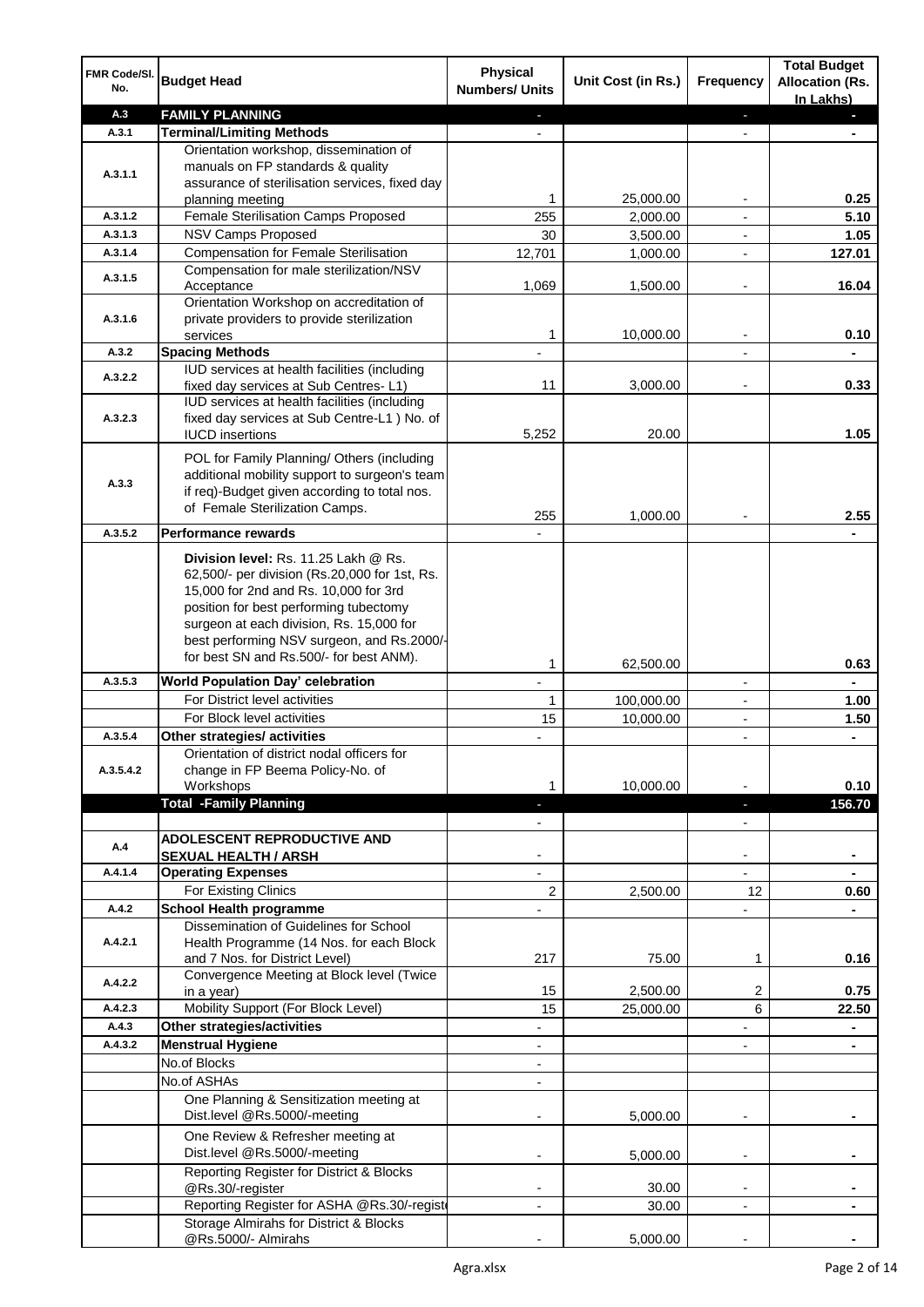| FMR Code/SI.<br>No.    | <b>Budget Head</b>                                                                                                                                        | <b>Physical</b><br><b>Numbers/ Units</b> | Unit Cost (in Rs.) | <b>Frequency</b>         | <b>Total Budget</b><br><b>Allocation (Rs.</b><br>In Lakhs) |
|------------------------|-----------------------------------------------------------------------------------------------------------------------------------------------------------|------------------------------------------|--------------------|--------------------------|------------------------------------------------------------|
|                        | 2 Flex banner with hanging rod per<br>block/Dist.@Rs.500/-banner                                                                                          |                                          | 500.00             |                          |                                                            |
|                        | <b>Sub-total ARSH</b>                                                                                                                                     |                                          |                    |                          | 24.01                                                      |
| A.5                    | <b>URBAN RCH (focus on Urban slums)</b>                                                                                                                   |                                          |                    |                          |                                                            |
| A.5.2                  | Human Resource for Urban Health                                                                                                                           |                                          |                    |                          |                                                            |
| A.5.2.1                | Doctors/Mos                                                                                                                                               | 9                                        | 36,000.00          | 6                        | 19.44                                                      |
| A.5.2.4                | <b>ANM</b>                                                                                                                                                | 9                                        | 9,900.00           | 6                        | 5.35                                                       |
| A.5.2.5                | <b>Staff Nurse</b>                                                                                                                                        | 9                                        | 16,500.00          | 6                        | 8.91                                                       |
| A.5.2.12               | Sweeper cum Choukidar                                                                                                                                     | 9                                        | 4,950.00           | 6                        | 2.67                                                       |
| A.5.3                  | Operating expenses for UHP and UHC                                                                                                                        |                                          |                    |                          |                                                            |
|                        | Rent @7000/Month/Centre                                                                                                                                   | 9                                        | 7,000.00           | 6                        | 3.78                                                       |
|                        | Telephone Bills @ 1000/Month/Centre                                                                                                                       | 9                                        | 1,000.00           | 6                        | 0.54                                                       |
|                        | Electricity Bills @ 1500/Month/Centre                                                                                                                     | 9                                        | 1,500.00           | 6                        | 0.81                                                       |
|                        | Contingency @ 500/Month/Centre                                                                                                                            | 9                                        | 500.00             | 6                        | 0.27                                                       |
|                        | <b>Total- Urban Health</b>                                                                                                                                |                                          |                    | ٠                        | 41.77                                                      |
|                        |                                                                                                                                                           |                                          |                    | $\overline{\phantom{0}}$ | $\blacksquare$                                             |
| A.7                    | <b>PNDT Activities</b>                                                                                                                                    | $\overline{\phantom{a}}$                 |                    | ÷,                       | a,                                                         |
| A.7.1                  | <b>Support to PC-PNDT Cells</b>                                                                                                                           |                                          |                    | $\overline{\phantom{0}}$ |                                                            |
|                        | <b>Divisional Level</b>                                                                                                                                   | $\overline{a}$                           |                    |                          | ä,                                                         |
|                        | Remuneration of Data Assistant (At Each<br>Division PC-PNDT Cell)                                                                                         | 1                                        | 17,000.00          | 12                       | 2.04                                                       |
|                        | Contingency for the operation of cell @<br>Rs.20000/-                                                                                                     | 1                                        | 20,000.00          | 1                        | 0.20                                                       |
|                        | One time office setup cost @ Rs.100000/-                                                                                                                  | $\mathbf{1}$                             | 100,000.00         | $\mathbf{1}$             | 1.00                                                       |
|                        | <b>District Level</b>                                                                                                                                     | $\overline{a}$                           |                    |                          | ٠                                                          |
|                        | Remuneration of Data Entry Operator (At<br>Each District PC-PNDT Cell)                                                                                    | 1                                        | 10,000.00          | 12                       | 1.20                                                       |
|                        | Contingency for the operation of cell @<br>Rs.20000/-                                                                                                     | 1                                        | 20,000.00          | 1                        | 0.20                                                       |
|                        | One time office setup cost @ Rs. 50000/-                                                                                                                  | $\mathbf{1}$                             | 50,000.00          | 1                        | 0.50                                                       |
| A.7.2                  | <b>Other PNDT activities</b>                                                                                                                              |                                          |                    |                          |                                                            |
| A.7.2.3                | Visit of division level inspection committees<br>(TA/DA of Additional Director will be<br>incurred from this amount) @ Rs.30000 for<br>10 visit in a year | 1                                        | 3,000.00           | 10                       | 0.30                                                       |
| A.7.2.8                | Orientation of members of the district<br>advisory committees at Division Levels (No.<br>of Workshops)                                                    | 1                                        | 25,000.00          | 1                        | 0.25                                                       |
| A.7.2.10               | District Level Sensitization (No. of<br>Workshops)                                                                                                        | 1                                        | 10,000.00          | 1                        | 0.10                                                       |
|                        | <b>Total- PC-PNDT</b>                                                                                                                                     | E.                                       |                    | ı                        | 5.79                                                       |
|                        |                                                                                                                                                           |                                          |                    |                          |                                                            |
| A.8                    | <b>Human Resources</b>                                                                                                                                    |                                          |                    | ÷,                       | ٠                                                          |
| A.8.1                  | <b>Contractual Staff &amp; Services</b>                                                                                                                   |                                          |                    |                          |                                                            |
| A.8.1.1.1.f            | Honoraria for ANMs at Sub Centres                                                                                                                         | 105                                      | 10,000.00          | 6                        | 63.00                                                      |
| A.8.1.1.2.f            | Honoraria for Staff Nurses - SNCU                                                                                                                         | 8                                        | 16,500.00          | 6                        | 7.92                                                       |
| A.8.1.1.2.f            | Honoraria for Staff Nurses -NRC                                                                                                                           |                                          | 16,500.00          | 6                        |                                                            |
| A.8.1.2.1              | Honoraria for Laboratory Technicians                                                                                                                      | $\mathbf{1}$                             | 11,880.00          | 6                        | 0.71                                                       |
| A.8.1.3.5.d            | Honoraria for Paediatricians- Child Health                                                                                                                |                                          | 48,000.00          | 6                        |                                                            |
| A.8.1.3.7<br>A.8.1.5.8 | Honoraria for Dental Doctors<br>Honoraria for M.O.(Training Coordinators for                                                                              | 4                                        | 35,000.00          | 6                        | 8.40                                                       |
|                        | training NRCs/SNCUs)                                                                                                                                      | 1                                        | 36,000.00          | 6                        | 2.16                                                       |
| A.8.1.7.2              | Honoraria for X-Ray Technicians                                                                                                                           | 2                                        | 11,800.00          | 6                        | 1.42                                                       |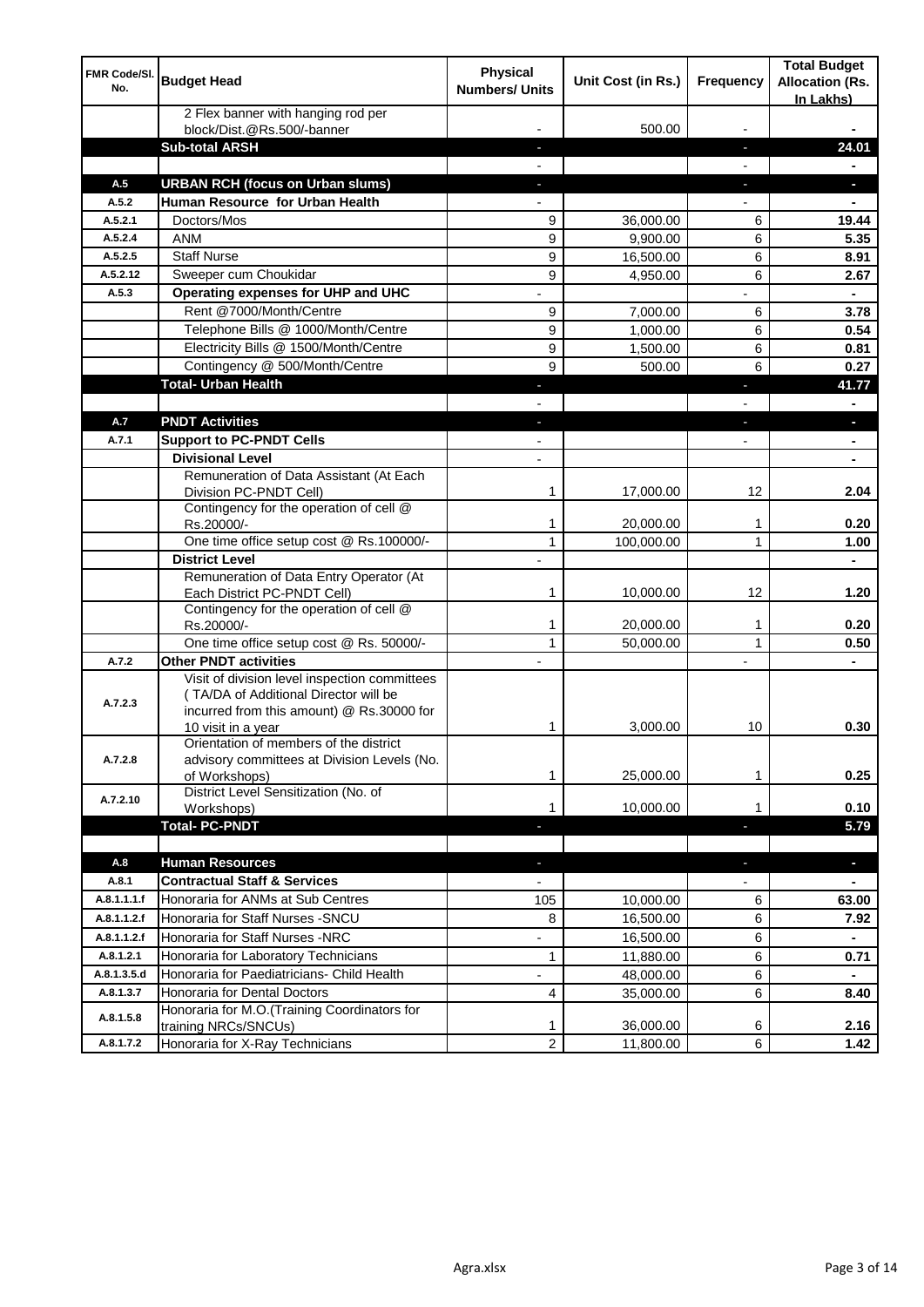|                     |                                                 |                                          |                    |                          | <b>Total Budget</b>    |
|---------------------|-------------------------------------------------|------------------------------------------|--------------------|--------------------------|------------------------|
| FMR Code/SI.<br>No. | <b>Budget Head</b>                              | <b>Physical</b><br><b>Numbers/ Units</b> | Unit Cost (in Rs.) | Frequency                | <b>Allocation (Rs.</b> |
|                     |                                                 |                                          |                    |                          | In Lakhs)              |
| A.8.1.7.4           | <b>School Health Teams (Exclusively for SH)</b> |                                          |                    |                          |                        |
| A.8.1.7.4.a         | <b>Honoraria for Medical Officers</b>           |                                          |                    |                          |                        |
|                     | No. of MBBS Doctors-Existing                    | 5                                        | 36,000.00          | 6                        | 10.80                  |
|                     | No. of MBBS Doctors-New                         | 10                                       | 36,000.00          | 2                        | 7.20                   |
|                     | No. of BDS Doctors-Existing                     | 10                                       | 35,000.00          | 6                        | 21.00                  |
|                     | No. of AYUSH Doctors-Existing                   | 15                                       | 24,000.00          | 6                        | 21.60                  |
|                     | No. of AYUSH Doctors-New                        | 15                                       | 24,000.00          | 2                        | 7.20                   |
| A.8.1.7.4.b         | <b>Honoraria for Physiotherapists</b>           | 5                                        | 11,880.00          | 6                        | 3.56                   |
| A.8.1.7.4.c         | <b>Honoraria for Dental Hygienists</b>          | $\mathbf{1}$                             | 11,880.00          | 6                        | 0.71                   |
| A.8.1.7.4.d         | <b>Honoraria for Ophthalmic Assistants</b>      | 24                                       | 11,880.00          | 6                        | 17.11                  |
|                     | Honoraria for Staff Nurses/GNMs-Existing        | 28                                       | 16,500.00          | 6                        | 27.72                  |
| A.8.1.7.4.e         | Honoraria for Staff Nurses/GNMs-New             |                                          | 16,500.00          | $\overline{c}$           |                        |
|                     | Honoraria for ANMs-Existing                     | $\overline{2}$                           | 10,000.00          | 6                        | 1.20                   |
| A.8.1.7.4.g         | Honoraria for ANMs-New                          |                                          | 10,000.00          | 2                        |                        |
|                     | Honoraria for FP Counsellors(@ Rs.9300/-        |                                          |                    |                          |                        |
| A.8.1.7.5.1         | (Rs.9000/-Honoraria and 300/-for                |                                          |                    |                          |                        |
|                     | communication support)                          | 8                                        | 9,300.00           | 6                        | 4.46                   |
| A.8.1.7.5.2         | <b>Honoraria for ARSH Counsellors</b>           | $\overline{c}$                           | 12,000.00          | 6                        | 1.44                   |
| A.8.1.7.5.4         | <b>Honoraria for Nutritionist-NRC</b>           |                                          | 15,000.00          | 6                        |                        |
|                     | Honoraria for Staff under Routine               |                                          |                    |                          |                        |
|                     | Immunization                                    |                                          |                    |                          |                        |
|                     | Refrigerator Mechanics-District Level           |                                          | 16,500.00          | 6                        |                        |
|                     | Cold Chain Handlers-District Level              | $\mathbf{1}$                             | 9,900.00           | 6                        | 0.59                   |
| A.8.1.7.7           | Vaccine Store Keepers-Division Level            |                                          | 22,000.00          | 6                        |                        |
|                     | Refrigerator Mechanics-Division Level           | $\overline{\phantom{0}}$                 | 16,500.00          | 6                        | ۰                      |
|                     | Vaccine Van Drivers-Division Level              | 1                                        | 16,500.00          | 6                        | 0.99                   |
|                     | Cold Chain Handlers-Division Level              | 1                                        | 9,900.00           | 6                        | 0.59                   |
| A.8.1.9             | <b>Honoraria for Data Entry Operators</b>       | $\overline{2}$                           | 8,800.00           | 6                        | 1.06                   |
| A.8.1.11.f          | <b>Honoraria for Caretakers-NRC</b>             | $\overline{\phantom{a}}$                 | 4,000.00           | 6                        | $\blacksquare$         |
| A.8.1.11.f          | <b>Honoraria for Cooks-NRC</b>                  |                                          | 5,000.00           | 6                        |                        |
|                     | TOTAL - HUMAN RESOURCE                          |                                          |                    |                          | 210.85                 |
|                     |                                                 |                                          |                    |                          |                        |
| A.9                 | <b>TRAINING</b>                                 | ٠                                        |                    | ٠                        |                        |
|                     |                                                 |                                          |                    |                          |                        |
| A.9.3               | <b>Maternal Health Training</b>                 |                                          |                    |                          |                        |
| A.9.3.1             | <b>Skilled Attendance at Birth / SBA</b>        |                                          |                    |                          |                        |
| A.9.3.1.1           | Setting up of SBA Training Centres              | $\mathbf{1}$                             | 25,000.00          |                          | 0.25                   |
|                     | <b>Training of Staff Nurses in SBA</b>          |                                          |                    |                          |                        |
| A.9.3.1.4           | Total Batches to be conducted (4 Per            |                                          |                    |                          |                        |
|                     | Batch)@ Rs.103300/ Batch                        | 8                                        | 103,300.00         |                          | 8.26                   |
| A.9.3.4             | <b>Safe Abortion Services Training</b>          |                                          |                    | $\overline{\phantom{a}}$ |                        |
|                     | Training of Medical Officers in safe            |                                          |                    |                          |                        |
|                     | abortion                                        |                                          |                    | $\overline{a}$           |                        |
| A.9.3.4.2           | Total Batches to be conducted @ Rs.52000        |                                          |                    |                          |                        |
|                     | /batch                                          |                                          | 52,000.00          |                          |                        |
| A.9.3.5             | RTI / STI Training                              |                                          |                    | $\overline{\phantom{0}}$ |                        |
|                     | Training of Medical Officers in RTI/STI         |                                          |                    |                          |                        |
| A.9.3.5.3           | Total Batches to be conducted @ Rs.72600        |                                          |                    |                          |                        |
|                     | /batch                                          | 1                                        | 72,600.00          |                          | 0.73                   |
|                     | Sub Total - Maternal Health Training            |                                          |                    |                          | 9.24                   |
|                     |                                                 |                                          |                    |                          |                        |
| A.9.5               | <b>Child Health Training</b>                    |                                          |                    |                          |                        |
| A.9.5.2.2           | <b>F-IMNCI Training for Medical Officers</b>    |                                          |                    |                          |                        |
|                     | <b>Total Training Load</b>                      | 96                                       |                    |                          |                        |
|                     | <b>Batch Size/Participants</b>                  | 16                                       |                    |                          |                        |
|                     | No. of Batches                                  | 6                                        | 212,900.00         | $\overline{\phantom{a}}$ | 12.77                  |
|                     | Total Batches to be observed(25% of             |                                          |                    |                          |                        |
|                     | organized batches)                              | 2                                        | 7,500.00           |                          | 0.15                   |
| A.9.5.2.3           | <b>F-IMNCI Training for Staff Nurses</b>        | $\overline{a}$                           |                    | $\overline{\phantom{a}}$ |                        |
|                     | <b>Total Training Load</b>                      | $\overline{\phantom{a}}$                 |                    |                          |                        |
|                     | <b>Batch Size/Participants</b>                  |                                          |                    |                          |                        |
|                     | No. of Batches                                  | $\overline{\phantom{a}}$                 | 206,900.00         | $\blacksquare$           | $\blacksquare$         |
|                     | Total Batches to be observed(25% of             |                                          |                    |                          |                        |
|                     | organized batches)                              |                                          | 7,500.00           |                          |                        |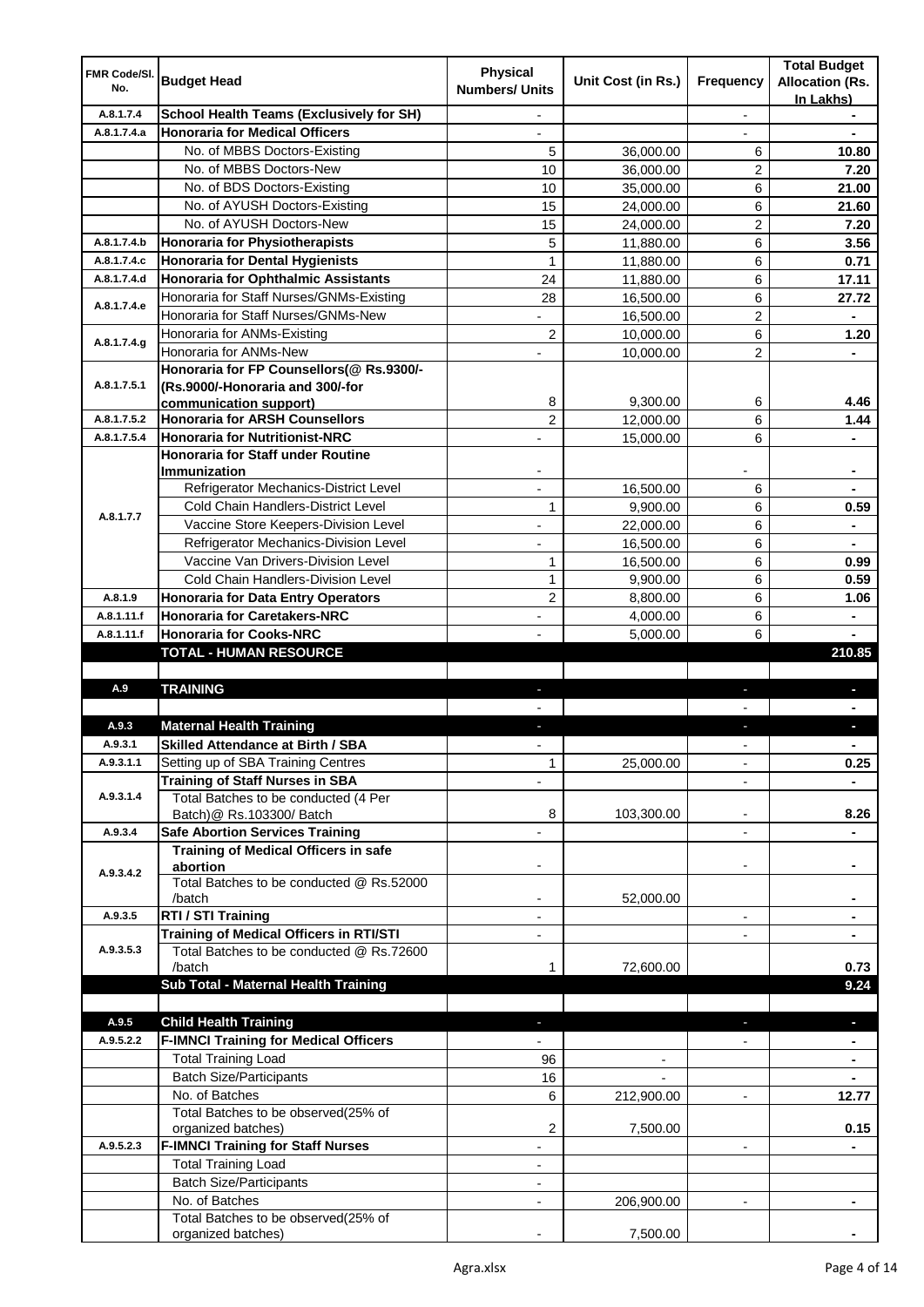| FMR Code/SI.<br>No. | <b>Budget Head</b>                                                             | Physical<br><b>Numbers/ Units</b> | Unit Cost (in Rs.) | Frequency      | <b>Total Budget</b><br><b>Allocation (Rs.</b><br>In Lakhs) |
|---------------------|--------------------------------------------------------------------------------|-----------------------------------|--------------------|----------------|------------------------------------------------------------|
| A.9.5.5.2.a         | <b>IMNCI Plus(CCSP)-10 Days TOT for</b><br><b>Physicians</b>                   |                                   |                    |                |                                                            |
|                     | <b>Total Training Load</b>                                                     | 144                               |                    |                |                                                            |
|                     | <b>Batch Size/Participants</b>                                                 | 24                                |                    |                |                                                            |
|                     | No. of Batches                                                                 | 6                                 | 576,300.00         |                | 34.58                                                      |
|                     | Total Batches to be observed(25% of                                            |                                   |                    |                |                                                            |
|                     | organized batches)                                                             | 1                                 | 11,000.00          |                | 0.11                                                       |
|                     | Sub Total- Child Health Training                                               |                                   |                    |                | 47.61                                                      |
|                     |                                                                                |                                   |                    |                |                                                            |
| A.9.7               | Adolescent Reproductive and Sexual Health/<br><b>ARSH Training</b>             |                                   |                    |                |                                                            |
|                     | <b>ARSH training for ANMs/LHVs</b>                                             |                                   |                    |                | ٠                                                          |
| A.9.7.4             | Total Batches to be conducted@ Rs.71000/                                       |                                   |                    |                |                                                            |
|                     | Batch                                                                          | 3                                 | 71,000.00          |                | 2.13                                                       |
|                     | <b>Sub Total- ARSH Training</b>                                                |                                   |                    |                | 2.13                                                       |
|                     |                                                                                |                                   |                    |                |                                                            |
| A.9.8.4.2           | <b>Clinical Establishment Act</b>                                              | 1                                 | 798,000.00         | $\blacksquare$ | 7.98                                                       |
|                     |                                                                                |                                   |                    |                |                                                            |
|                     | <b>TOTAL - Training</b>                                                        | $\blacksquare$                    |                    | ٠              | 66.96                                                      |
|                     |                                                                                |                                   |                    |                |                                                            |
| A.10                | PROGRAMME MANAGEMENT                                                           | $\blacksquare$                    |                    | J,             | $\overline{\phantom{a}}$                                   |
| A.10.2              | <b>District Programme Management Support</b><br>Unit                           |                                   |                    |                |                                                            |
|                     | <b>Contractual Staffs for DPMSU</b>                                            |                                   |                    |                |                                                            |
| A.10.2.1            | Honoraria for District Programme Manager                                       | 1                                 | 32,700.00          | 6              | 1.96                                                       |
| A.10.2.2            | Honoraria for District Accounts Manager                                        | $\mathbf{1}$                      | 26,650.00          | 6              | 1.60                                                       |
| A.10.2.3            | Honoraria for District Data Manager(District<br>Data cum Account Assistant)    | 1                                 | 18,150.00          | 6              | 1.09                                                       |
| A.10.2.7            | Honoraria for Office Assistant                                                 | 1                                 | 7,000.00           | 6              | 0.42                                                       |
| A.10.2.8.1          | Operational Expenses for DPMU unit                                             | 1                                 | 75,000.00          | 6              | 4.50                                                       |
|                     | Honoraria for District Community Process                                       |                                   |                    |                |                                                            |
| A.10.2.8.2          | Manager                                                                        | 1                                 | 26,650.00          | 6              | 1.60                                                       |
|                     | <b>Sub Total - DPMU</b>                                                        |                                   |                    |                | 11.17                                                      |
|                     |                                                                                |                                   |                    |                |                                                            |
| A.10.3              | <b>Block Programme Management Unit (BPMU)</b>                                  |                                   |                    |                |                                                            |
| A.10.3.1            | Honoraria for Block Programme Managers                                         | 15                                | 20,000.00          | 6              | 18.00                                                      |
| A.10.3.2            | Honoraria for Block Accounts Managers                                          | 15                                | 10,000.00          | 6              | 9.00                                                       |
|                     | <b>Sub Total - DPMU</b>                                                        |                                   |                    |                | 27.00                                                      |
|                     |                                                                                |                                   |                    |                |                                                            |
| A.10.6              | <b>Concurrent Audit System</b>                                                 |                                   |                    |                |                                                            |
|                     | Budget For Block Units(Rs.1500 per<br>Block/Quarter)                           | 15                                | 1,500.00           | 4              | 0.90                                                       |
|                     | Budget For District (District HO Rs.                                           |                                   |                    |                |                                                            |
|                     | 4500/Month)                                                                    | 1                                 | 4,500.00           | 12             | 0.54                                                       |
|                     | <b>Sub Total - Concurrent Audit</b>                                            |                                   |                    |                | 1.44                                                       |
|                     |                                                                                |                                   |                    |                |                                                            |
| A.10.7              | <b>Mobility Support, Field Visits</b>                                          |                                   |                    | $\overline{a}$ | ٠                                                          |
| A.10.7.2            | Mobility Support-DPMU/District (2 Vehicles<br>per District per month)          | 2                                 | 25,000.00          | 12             | 6.00                                                       |
| A.10.7.3            | Mobility Support-BPMU/Block (1 Vehicle per<br>District per Month)              | 15                                | 25,000.00          | 12             | 45.00                                                      |
| A.10.7.4.1          | Mobility Support for Div.PMU Division & AD<br>Offices( 1 vehicle per Division) | 1                                 | 25,000.00          | 12             | 3.00                                                       |
|                     | Sub Total - Mobility Support, Field Visits                                     |                                   |                    |                | 54.00                                                      |
|                     | <b>TOTAL - Programme Management</b>                                            |                                   |                    |                | 93.61                                                      |
|                     |                                                                                |                                   |                    |                |                                                            |
|                     | <b>GRAND TOTAL- RCH FLEXIPOOL</b>                                              |                                   |                    |                | 2,087.04                                                   |
|                     |                                                                                |                                   |                    |                |                                                            |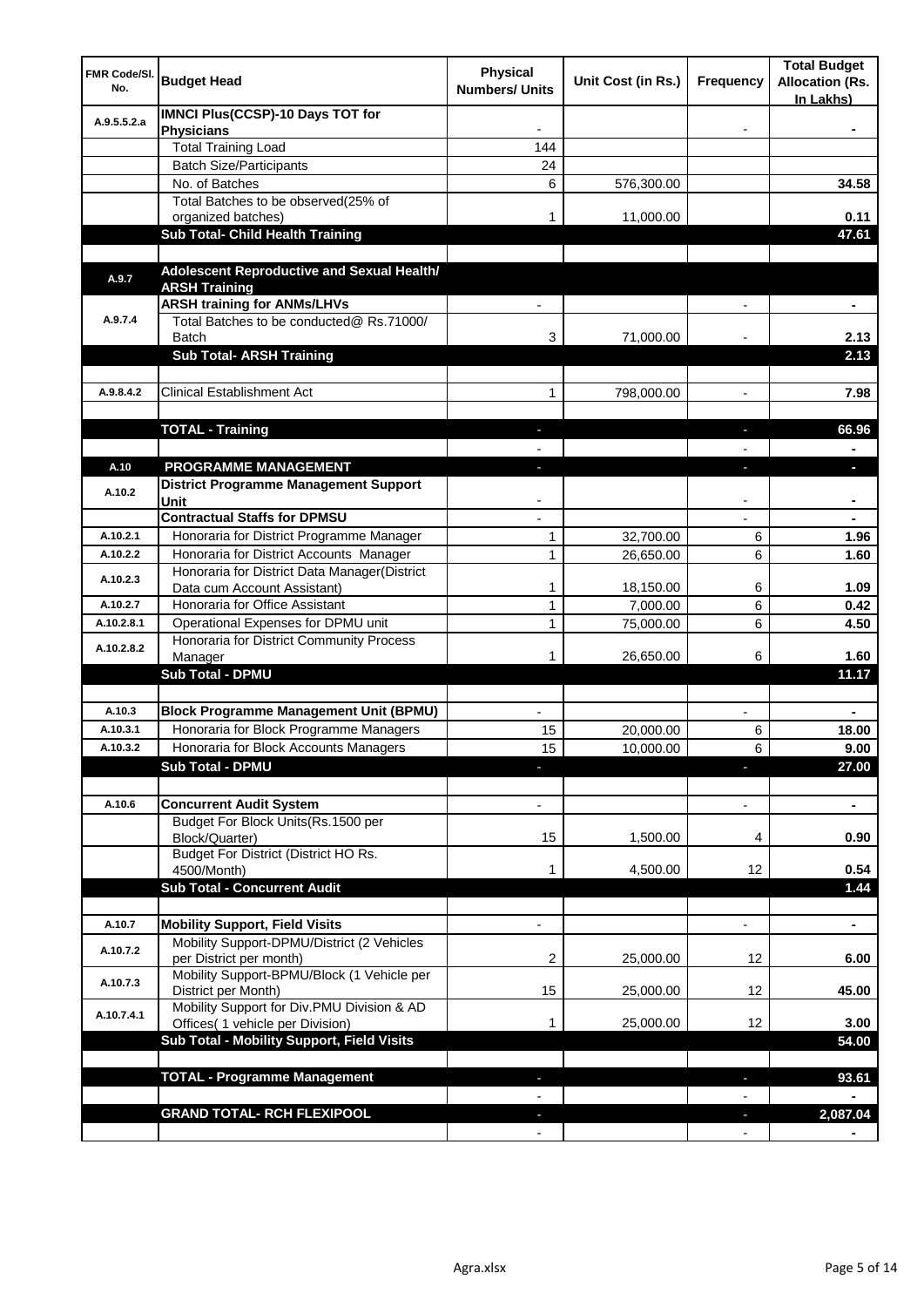| FMR Code/SI.<br>No. | <b>Budget Head</b>                                                                                                          | <b>Physical</b><br><b>Numbers/ Units</b> | Unit Cost (in Rs.) | Frequency      | <b>Total Budget</b><br><b>Allocation (Rs.</b><br>In Lakhs) |
|---------------------|-----------------------------------------------------------------------------------------------------------------------------|------------------------------------------|--------------------|----------------|------------------------------------------------------------|
| в                   | <b>MISSION FLEXIPOOL</b>                                                                                                    |                                          |                    | P.             | E.                                                         |
| <b>B1</b>           | <b>ASHA</b>                                                                                                                 |                                          |                    |                |                                                            |
| B1.1.1.4.2          | ASHA State Trainers - TOT (Module VI&VII)-                                                                                  |                                          |                    |                |                                                            |
|                     | National Level-Cost of TA/DA                                                                                                | 6                                        | 15,000.00          |                | 0.90                                                       |
| B1.1.3.3            | <b>Incentive for FP</b><br>Incentive for ASHA @ Rs. 1000 if a couple                                                        |                                          |                    |                |                                                            |
|                     | adopts permanent methods after 02                                                                                           |                                          |                    |                |                                                            |
| B1.1.3.3.1          | children(Assumed that 15.56 % clients                                                                                       |                                          |                    |                |                                                            |
|                     | adopts permanent methods after 02                                                                                           |                                          |                    |                |                                                            |
|                     | children).                                                                                                                  | 2,141                                    | 1,000.00           |                | 21.41                                                      |
| B1.1.3.5            | <b>Other incentive</b>                                                                                                      |                                          |                    |                |                                                            |
| B1.1.3.5.1          | On taking Complicated On pregnancy cases<br>or New born cases to the health facility<br>@Rs.150/- case (up to 3 cases/year) |                                          |                    |                |                                                            |
|                     |                                                                                                                             | 2,806                                    | 150.00             | 3              | 12.63                                                      |
| B1.1.3.5.3          | Birth & Death Registration (For 30 birth & 9<br>deaths/ASHA) - Amount Approved 90% Only                                     | 2,806                                    | 180.00             |                | 4.55                                                       |
|                     | TA/DA for attending Monthly Meetings                                                                                        |                                          |                    |                |                                                            |
| B1.1.3.5.5          | @Rs.100/Meeting - Amount Approved 90%<br>Only                                                                               | 2,806                                    | 100.00             | 12             | 30.30                                                      |
|                     | Maternal Death Audit Information                                                                                            |                                          |                    |                |                                                            |
| B1.1.3.5.6          | (@Rs.200/Case)-Amount Approved 50%                                                                                          | 299                                      | 200.00             | $\blacksquare$ | 0.30                                                       |
|                     | Only<br>Incentives to ASHA Sangini(@Rs.150 for                                                                              |                                          |                    |                |                                                            |
| B1.1.3.5.12         | one field visit and 20 visits per month)                                                                                    |                                          | 3,000.00           | 10             |                                                            |
| B1.1.3.6            | <b>Other Activities</b>                                                                                                     |                                          |                    |                | $\blacksquare$                                             |
| B1.1.3.6.1          | ASHA Divas/Annual ASHA Samellan-                                                                                            |                                          |                    |                |                                                            |
|                     | (Amount Approved 70% Only)                                                                                                  | 2,806                                    | 250.00             |                | 4.91                                                       |
|                     | <b>ASHA Payment Voucher</b>                                                                                                 | 2,806                                    | 25.00              |                | 0.70                                                       |
| B1.1.3.6.3          | <b>ASHA Master Payment Register</b>                                                                                         | 15                                       | 150.00             |                | 0.02                                                       |
|                     | <b>ASHA Sangini Format</b>                                                                                                  | 107                                      | 50.00              |                | 0.05                                                       |
| B1.1.4              | Awards to ASHA's/Link workers                                                                                               | 15                                       | 5,000.00           | $\blacksquare$ | 0.75                                                       |
| B1.1.5              | <b>ASHA Resource Centre/ASHA Mentoring</b><br>Group<br>Mobility Costs ASHA Mentoring Group for                              |                                          |                    |                |                                                            |
| B1.1.5.4            | district*4 meetings@Rs.2500/meeting                                                                                         | 4                                        | 2,500.00           |                | 0.10                                                       |
|                     | <b>Sub Total - ASHA</b>                                                                                                     |                                          |                    |                | 76.62                                                      |
|                     |                                                                                                                             |                                          |                    |                |                                                            |
| <b>B2</b>           | <b>Untied Funds</b>                                                                                                         | L                                        |                    | ı              | $\blacksquare$                                             |
| B <sub>2.1</sub>    | No. of CHCs/SDH and Amount Approved 71%                                                                                     |                                          |                    |                |                                                            |
|                     | Only                                                                                                                        | 16                                       | 50,000.00          | 1              | 5.68                                                       |
| <b>B2.2</b>         | No. of PHCs and Amount Approved 93% Only                                                                                    |                                          |                    |                |                                                            |
|                     | No. of Sub Centres and Amount Approved                                                                                      | 45                                       | 25,000.00          | 1              | 10.46                                                      |
| B <sub>2.3</sub>    | 46% Only                                                                                                                    | 383                                      | 10,000.00          | 1              | 17.62                                                      |
|                     | No. of VHNSCs and Amount Approved 36%                                                                                       |                                          |                    |                |                                                            |
| B <sub>2.4</sub>    | Only                                                                                                                        | 640                                      | 10,000.00          | 1              | 23.04                                                      |
|                     | <b>Sub Total - Untied Funds</b>                                                                                             |                                          |                    |                | 56.80                                                      |
|                     |                                                                                                                             |                                          |                    |                |                                                            |
| B.3                 | <b>Annual Maintenance Grants</b>                                                                                            |                                          |                    |                | ٠                                                          |
| <b>B3.1</b>         | No. of CHCs and Amount Approved 70% Only                                                                                    | 16                                       | 100,000.00         | 1              | 11.20                                                      |
| <b>B3.2</b>         | No. of PHCs and Amount Approved 69% Only                                                                                    | 40                                       | 50,000.00          | 1              | 13.80                                                      |
| <b>B3.3</b>         | No. of Sub Centres and Amount Approved<br>49% Only                                                                          | 274                                      | 10,000.00          | 1              | 13.43                                                      |
|                     | Sub Total - AMG                                                                                                             |                                          |                    |                | 38.43                                                      |
|                     |                                                                                                                             |                                          |                    |                |                                                            |
| B.6                 | <b>Corpus Grants to HMS/RKS</b>                                                                                             | ٠                                        |                    | J,             | P.                                                         |
| B6.1                | District Hospitals (DH+DWH)                                                                                                 | $\overline{2}$                           |                    |                |                                                            |
|                     | Amount Approved for District Hospitals                                                                                      |                                          |                    |                | 8.76                                                       |
| B6.2                | No. of CHCs and Amount Approved 90% Only                                                                                    | 16                                       | 100,000.00         | 1              | 14.40                                                      |
| B6.3                | No. of PHCs and Amount Approved 90% Only                                                                                    | 45                                       | 50,000.00          | 1              | 20.25                                                      |
|                     | <b>Sub Total - HMS/RKS</b>                                                                                                  |                                          |                    |                | 43.41                                                      |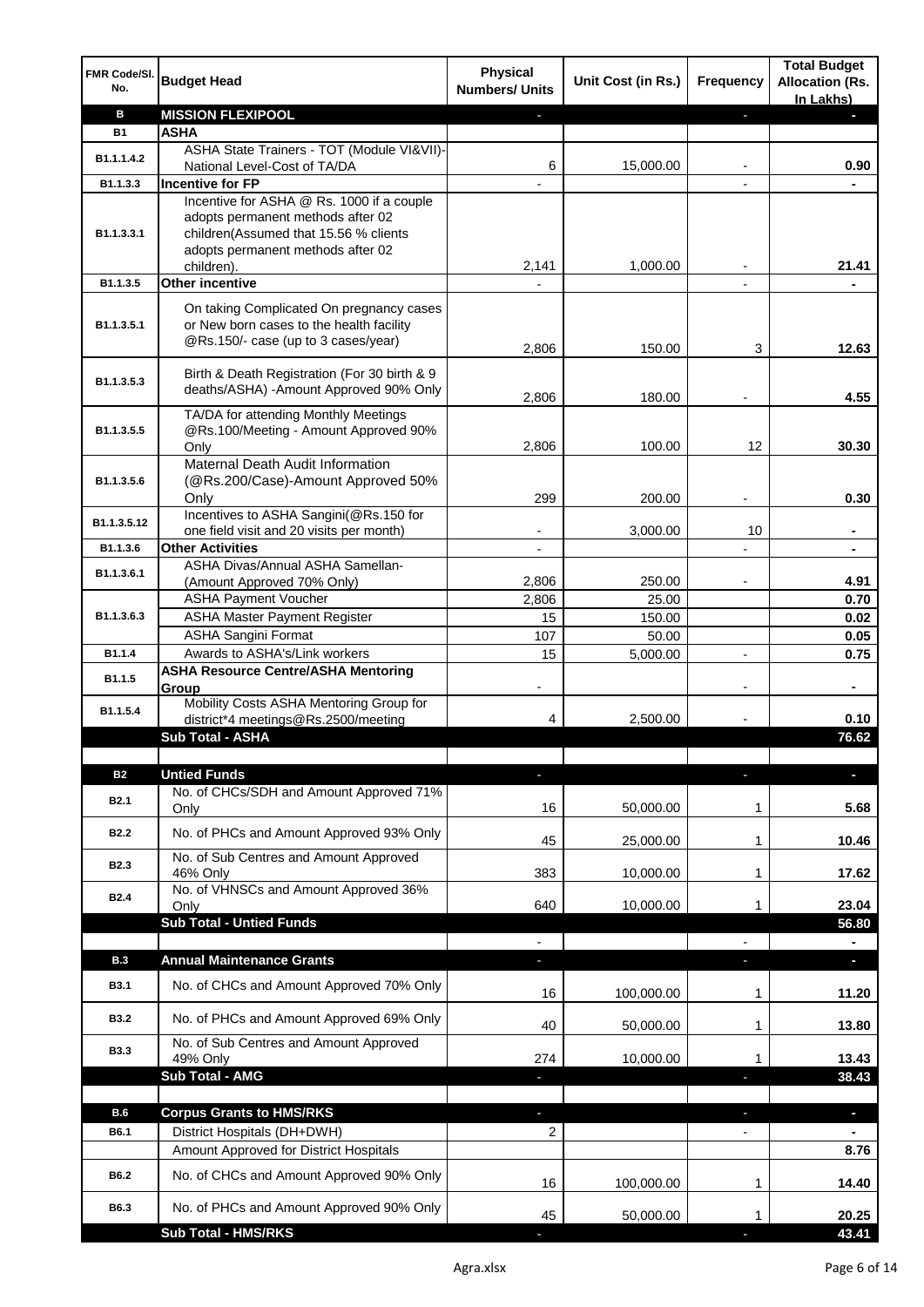| FMR Code/SI.<br>No. | <b>Budget Head</b>                                                                                                         | Physical<br><b>Numbers/ Units</b> | Unit Cost (in Rs.) | Frequency                | <b>Total Budget</b><br><b>Allocation (Rs.</b><br>In Lakhs) |
|---------------------|----------------------------------------------------------------------------------------------------------------------------|-----------------------------------|--------------------|--------------------------|------------------------------------------------------------|
|                     |                                                                                                                            |                                   |                    | $\overline{\phantom{a}}$ |                                                            |
| <b>B9</b>           | <b>Mainstreaming of AYUSH</b>                                                                                              | ÷.                                |                    | J,                       | T.                                                         |
| <b>B.9.1</b>        | <b>Medical Officers (Only AYUSH)</b>                                                                                       |                                   |                    | $\overline{a}$           |                                                            |
| B.9.1.1             | <b>Contractual Medical Officers</b>                                                                                        | 30                                | 24,000.00          | 6                        | 43.20                                                      |
| <b>B.9.2</b>        | <b>AYUSH Pharmacists</b>                                                                                                   | 15                                | 9,000.00           | 6                        | 8.10                                                       |
|                     | <b>Sub Total (AYUSH)</b>                                                                                                   | ٠                                 |                    | F                        | 51.30                                                      |
| <b>B10</b>          | <b>IEC-BCC Activities</b>                                                                                                  | a,                                |                    | J,                       | $\blacksquare$<br>٠                                        |
|                     | Implementation of BCC/IEC Activities at                                                                                    |                                   |                    |                          |                                                            |
| B.10.2              | district level                                                                                                             |                                   |                    | $\overline{\phantom{a}}$ | 5.00                                                       |
| B.10.5.2            | Printing of WIFS Cards, Referral Slips, etc                                                                                | $\overline{\phantom{a}}$          |                    | $\overline{\phantom{a}}$ | ۰                                                          |
|                     | WIFS Cards for School Children(No. of Cards)                                                                               |                                   | 4.00               |                          |                                                            |
|                     | Sub Total (IEC/BCC)                                                                                                        |                                   |                    | $\overline{\phantom{a}}$ | 5.00                                                       |
|                     |                                                                                                                            |                                   |                    |                          |                                                            |
| <b>B15</b>          | <b>Planning, Implementation and Monitoring</b>                                                                             |                                   |                    |                          |                                                            |
| B15.2               | <b>Quality Assurance</b>                                                                                                   | $\blacksquare$                    |                    | $\overline{\phantom{a}}$ | $\blacksquare$                                             |
| B15.2.2             | <b>Quality Assurance Committees</b>                                                                                        | $\overline{\phantom{a}}$          |                    | $\overline{\phantom{a}}$ | ٠                                                          |
|                     | <b>Division Level</b>                                                                                                      | $\blacksquare$                    |                    |                          | ٠                                                          |
|                     | One time establishment @ Rs. 1.00 Lakh/<br>Division (Amount Approved 50% Only)                                             |                                   |                    |                          |                                                            |
|                     |                                                                                                                            | 1                                 | 100,000.00         | 1                        | 0.50                                                       |
|                     | Operational Expenses @Rs. 5000/month/<br>division (Amount Approved 50% Only)                                               | 1                                 | 5,000.00           | 12                       | 0.30                                                       |
|                     | <b>District Level</b>                                                                                                      |                                   |                    |                          |                                                            |
|                     | One time establishment @ Rs. 1.00 Lakh/<br>District (Amount Approved 50% Only)                                             | 1                                 | 100,000.00         | 1                        | 0.50                                                       |
|                     | Operational Expenses @Rs. 5000/ Month/<br>District (Amount Approved 50% Only)                                              | 1                                 | 5,000.00           | 12                       | 0.30                                                       |
| B15.2.4             | <b>Review meetings</b>                                                                                                     | $\overline{a}$                    |                    | $\overline{a}$           | ۰                                                          |
| B15.2.4.2           | <b>Division Level</b>                                                                                                      | $\blacksquare$                    |                    | $\overline{\phantom{a}}$ | ٠                                                          |
|                     | Review meetings @ Rs 10000/- per meeting<br>for 4 meeting per division (Amount Approved<br>50% Only)                       | 1                                 | 10,000.00          |                          | 0.20                                                       |
|                     | <b>District Level</b>                                                                                                      |                                   |                    |                          |                                                            |
|                     | Review meetings @ Rs 10000/- per meeting<br>for 4 meeting per District (Amount Approved<br>50% Only)                       | 1                                 | 10,000.00          | 4                        | 0.20                                                       |
| B15.2.5             | <b>Other Block Level Activities</b>                                                                                        |                                   |                    |                          |                                                            |
| B15.2.5.1           | Block QA visioning meeting (Orienting<br><b>Block Officials on Facility Solutions Levels-</b><br>Amount Approved 50% Only) | 1                                 | 35,000.00          | 1                        | 0.18                                                       |
| B15.2.5.2           | Quality Management System (QMS) training<br>workshop - (Amount Approved 50% Only)                                          | 1                                 | 100,000.00         | 1                        | 0.50                                                       |
|                     | <b>Sub Total - Quality Assurance</b>                                                                                       | ٠                                 |                    | ٠                        | 2.68                                                       |
|                     |                                                                                                                            |                                   |                    |                          | $\blacksquare$                                             |
| B15.3               | <b>Monitoring and Evaluation</b>                                                                                           | $\overline{\phantom{a}}$          |                    | $\overline{\phantom{a}}$ | ۰                                                          |
| B15.3.1.6.3         | Honoraria of Data Entry Operators for MCTS                                                                                 | 15                                | 11,000.00          | 6                        | 9.90                                                       |
| B15.3.2             | <b>Computerization HMIS and E-governance</b>                                                                               |                                   |                    |                          |                                                            |
|                     | HMIS Operational Cost (excluding HR & Trainings)-                                                                          |                                   |                    |                          |                                                            |
|                     | Expenses for Internet @1500/month/<br>computer for 951 Nos                                                                 | 17                                | 1,500.00           | 12                       | 3.06                                                       |
|                     | Expenses for Internet Rs.750/pm/block<br>computer(new) for 820 Nos.                                                        | 15                                | 750.00             | 12                       | 1.35                                                       |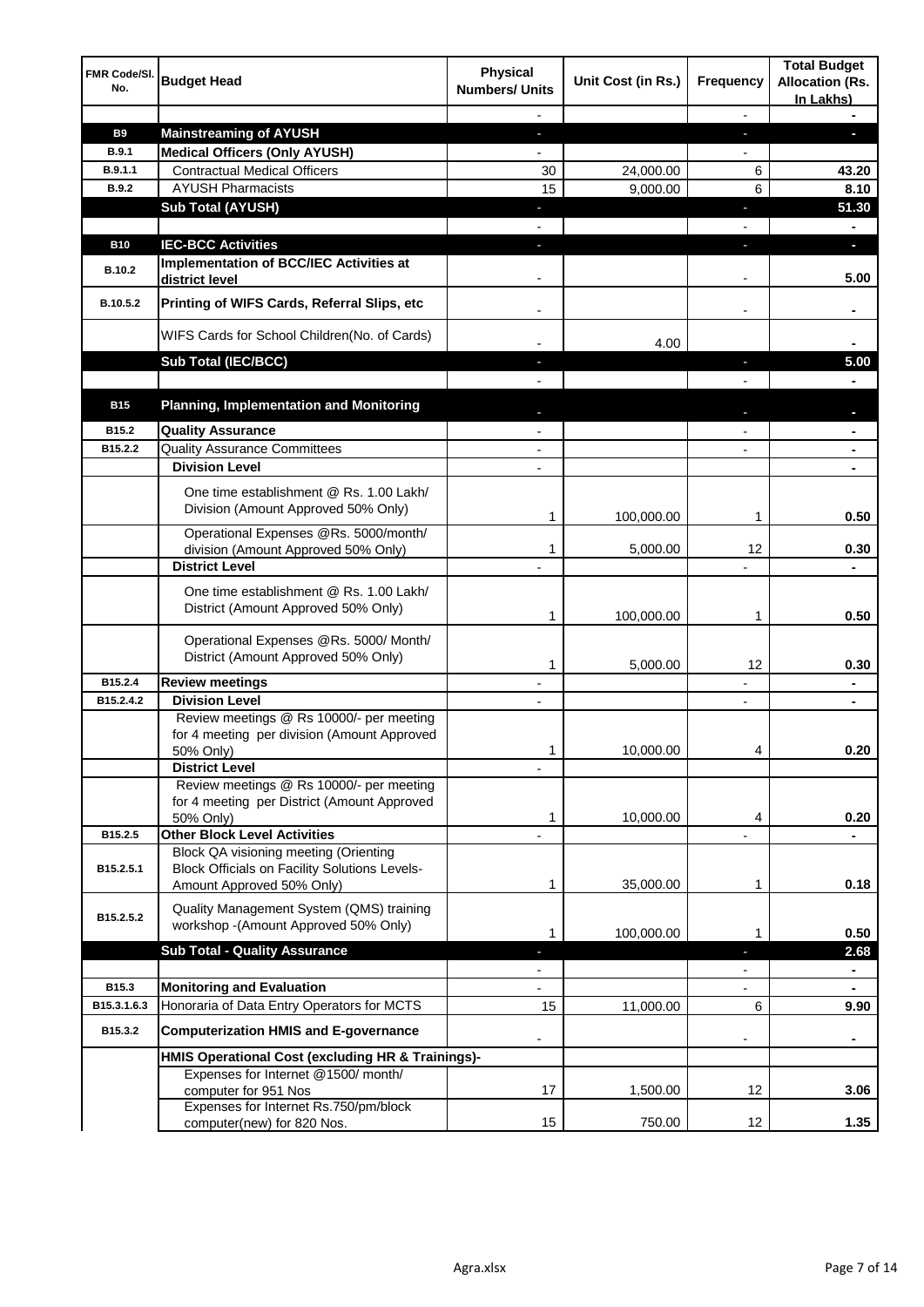| <b>FMR Code/SI.</b><br>No.   | <b>Budget Head</b>                                                                                 | Physical<br><b>Numbers/ Units</b> | Unit Cost (in Rs.) | Frequency                | <b>Total Budget</b><br><b>Allocation (Rs.</b> |
|------------------------------|----------------------------------------------------------------------------------------------------|-----------------------------------|--------------------|--------------------------|-----------------------------------------------|
| B <sub>15</sub> , 3, 2, 1, a |                                                                                                    |                                   |                    |                          | In Lakhs)                                     |
|                              | Expenses for Internet Data Card<br>@Rs.750/pm/Computer (new) for 75 Nos.                           | 1                                 | 750.00             | 12                       | 0.09                                          |
|                              | Expenses for Internet Data Card<br>@Rs.750/pm/Computer (new) for 18 Nos.                           | 1                                 | 750.00             | 12                       | 0.09                                          |
| B15.3.2.1.d                  | Other Office and admin expenses                                                                    |                                   |                    |                          |                                               |
|                              | Maintenance of Computers/AMC/etc -HMIS                                                             |                                   |                    |                          |                                               |
| B15.3.2.1.d.2                | (Block -PHC/CHC, CH, CMF (M/F) Old<br>@Rs. 4000/unit for 951 no.                                   | 17                                | 4,000.00           | 1                        | 0.68                                          |
| B15.3.2.1.d.3                | Purchase of computer consumables/Admin<br>Expenses @ Rs.1000.00 for 951 no.-Six<br>Months          | 17                                | 1,000.00           | 6                        | 1.02                                          |
| B15.3.2.2.a                  | MCTS Operational Cost (excluding HR &<br>Trainings)                                                |                                   |                    |                          |                                               |
| B15.3.2.2.b                  | Procurement of<br>computers/Printers/Cartridges, etc. -<br>@50,000.00/Computer Systems for 820 No. | 15                                | 50,000.00          | 1                        | 7.50                                          |
| B15.3.2.2.d                  | Other Office and admin expenses<br>@12,000.00 per year -820 No.(New)                               | 15                                | 12,000.00          | 1                        | 1.80                                          |
| B15.3.3                      | Other M & E Activities                                                                             |                                   |                    |                          |                                               |
|                              | Review Meetings for MCTS @ Rs                                                                      |                                   |                    |                          |                                               |
| B15.3.3.5                    | 4,000/meeting for 12 meetings                                                                      | 1                                 | 4,000.00           | 12                       | 0.48                                          |
|                              | <b>Sub Total - Monitoring and Evaluation</b>                                                       |                                   |                    |                          | 25.97                                         |
|                              |                                                                                                    |                                   |                    |                          |                                               |
| <b>B.16</b><br>B16.1.1       | <b>PROCUREMENT</b>                                                                                 |                                   |                    | $\overline{\phantom{a}}$ | ٠                                             |
|                              | <b>Procurement of Equipments: MH</b>                                                               |                                   |                    |                          | $\blacksquare$                                |
| B <sub>16.1</sub> .1.2       | MVA /EVA Kits for Safe Abortion services                                                           | 4                                 | 2,500.00           | $\overline{a}$           | 0.10                                          |
| B16.1.6                      | <b>Equipments for ARSH/ School Health</b>                                                          |                                   |                    | $\overline{\phantom{a}}$ |                                               |
| B16.1.6.1                    | Equipments for ARSH Clinics (New)                                                                  | $\overline{2}$                    | 15,000.00          | 1                        | 0.30                                          |
|                              | <b>Sub Total (Procurement of Equipments)</b>                                                       |                                   |                    |                          | 0.40                                          |
| B.16.2.1                     | Drugs & supplies for MH                                                                            | $\overline{a}$                    |                    |                          | $\blacksquare$                                |
| B.16.2.1.2                   | Drugs for Safe Abortion (No. of MMA<br>estimated in year 2013-14)                                  | 997                               | 200.00             |                          | 1.99                                          |
| B.16.2.4                     | <b>Supplies for IMEP</b>                                                                           |                                   |                    |                          |                                               |
| B.16.2.4.1                   | Bio-Medical Waste Management-District<br>level                                                     |                                   |                    |                          | 25.93                                         |
| B.16.2.4.2                   | Bio-Medical Waste Management-CHC level                                                             |                                   |                    |                          | 25.17                                         |
| B.16.2.4.3                   | Cleaning/Washing, House keeping and<br>Laundry Management - District Level                         |                                   |                    | $\blacksquare$           | 43.96                                         |
| B.16.2.4.4                   | Cleaning/Washing, House keeping and<br>Laundry Management - CHC/PHC Level                          |                                   |                    |                          | 17.14                                         |
|                              | <b>ASHA Drug Kits</b><br>Drug Kit replenishment for ASHAs @ Rs.                                    |                                   |                    |                          |                                               |
| B.16.2.5.2<br>B.16.2.6       | 300/ASHA<br>Drugs & supplies for WIFS                                                              | 2,094                             | 300.00             | $\overline{a}$           | 6.28                                          |
|                              | For Govt. & Govt. aided Schools (Classes VI<br>to XII)                                             |                                   |                    |                          |                                               |
|                              | <b>Total Beneficiaries</b>                                                                         | 68,961                            |                    |                          |                                               |
| B.16.2.6.1                   | IFA Tables Required at District (<br>Beneficiary* 52 Tabs)                                         | 3,585,958                         | 0.12               |                          | 4.30                                          |
| B.16.2.6.2                   | Albendazole Tablets Required at District<br>(Beneficiary *2 Tabs)                                  | 137,921                           | 1.00               | $\blacksquare$           | 1.38                                          |
| B.16.2.7                     | Drugs & Supplies under SHP                                                                         | $\overline{\phantom{a}}$          |                    | $\overline{\phantom{a}}$ | $\blacksquare$                                |
|                              | <b>For Aganwadi Centres</b>                                                                        | $\blacksquare$                    |                    |                          | $\blacksquare$                                |
|                              | Expected No. of Children at AWCs                                                                   | 72,600                            |                    |                          | ٠                                             |
|                              | No. of IFA Bottles (One bottle of 100                                                              |                                   | 10.00              |                          | 7.26                                          |
|                              | ml./child)<br>Albendazole Tablets (2 tablets per Child)                                            | 72,600<br>145,200                 | 1.00               |                          | 1.45                                          |
|                              | For Primary Schools(For Govt. & Govt.                                                              |                                   |                    |                          |                                               |
|                              | aided Schools Classes I to V)                                                                      |                                   |                    |                          |                                               |
|                              | Expected No. of Children in Schools<br>No. of Tablets Required at District (52                     | 123,851                           |                    |                          |                                               |
|                              | Tabs./ Beneficiary)                                                                                | 6,440,275                         | 0.12               |                          | 7.73                                          |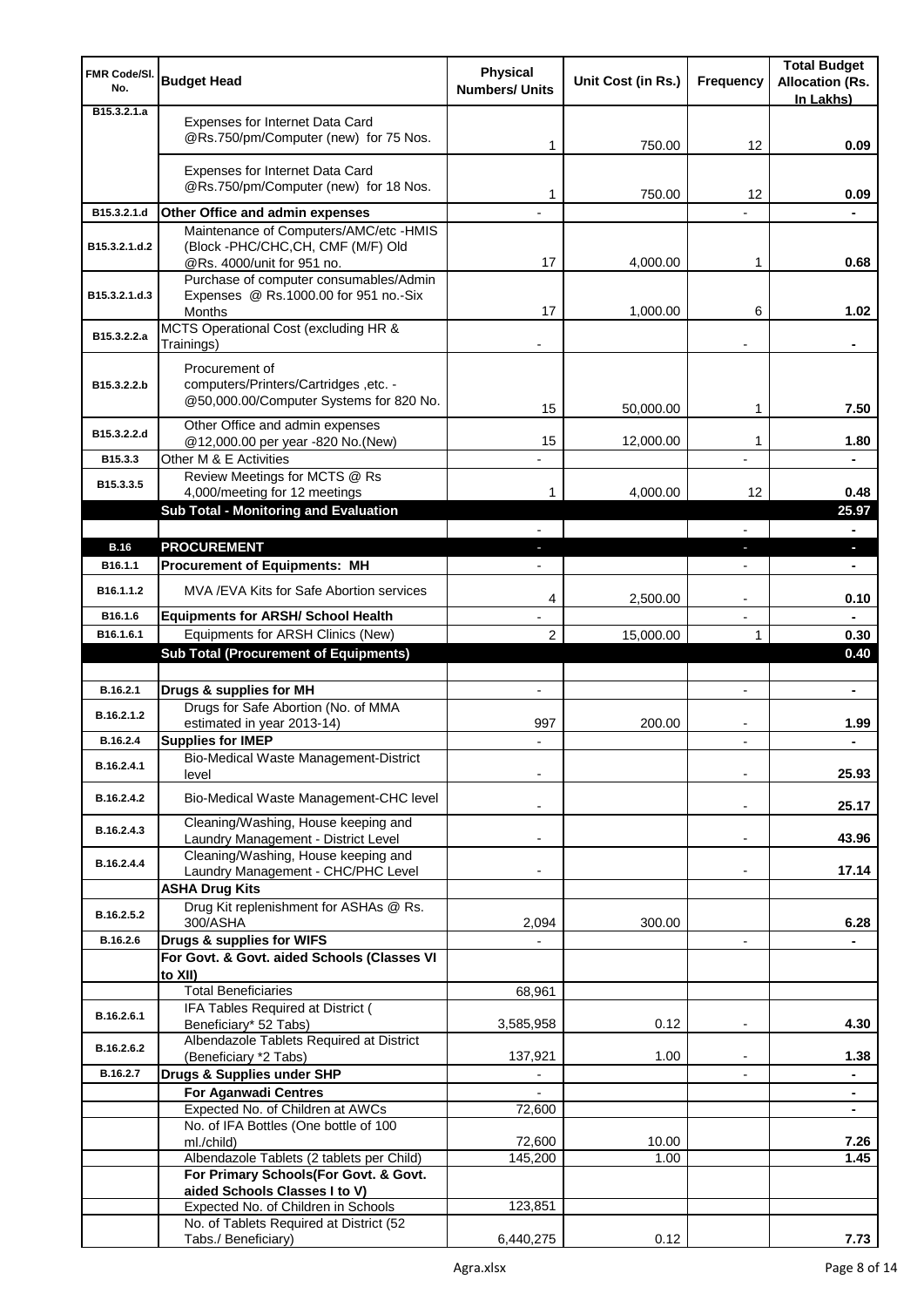| <b>FMR Code/SI.</b><br>No. | <b>Budget Head</b>                                        | <b>Physical</b><br><b>Numbers/ Units</b> | Unit Cost (in Rs.) | Frequency | <b>Total Budget</b><br><b>Allocation (Rs.</b><br>In Lakhs) |
|----------------------------|-----------------------------------------------------------|------------------------------------------|--------------------|-----------|------------------------------------------------------------|
|                            | No. of Tablets Required at District (2 Tabs./             |                                          |                    |           |                                                            |
|                            | Beneficiary)                                              | 247,703                                  | 1.00               |           | 2.48                                                       |
|                            | <b>Medicines for Teams</b>                                |                                          |                    |           |                                                            |
|                            | No. of Blocks                                             | 15                                       |                    |           |                                                            |
|                            | First Time Medicines For Teams (2 Teams<br>in Each Block) | 30                                       | 18,000.00          |           | 5.40                                                       |
|                            | Sub Total (Procurement of Drugs & Supplies)               |                                          |                    |           | 150.47                                                     |
| <b>B.17</b>                | <b>Drugs Warehouses/Logistics Management</b>              |                                          |                    |           |                                                            |
|                            | Honoraria of Staff at Regional Drug<br>Warehouse          |                                          |                    |           |                                                            |
|                            | Accountant                                                | $\mathbf{1}$                             | 10,000.00          | 6         | 0.60                                                       |
|                            | Computer Operator Cum Store Keeper                        | $\mathbf{1}$                             | 10,000.00          | 6         | 0.60                                                       |
|                            | Fork-Lift Operator cum Mechanic                           | 1                                        | 6,500.00           | 6         | 0.39                                                       |
| <b>B.17.1</b>              | Fourth class / Loader                                     | $\mathbf{1}$                             | 6,500.00           | 6         | 0.39                                                       |
|                            | Generator Operator cum Electrician                        | $\mathbf{1}$                             | 5,000.00           | 6         | 0.30                                                       |
|                            | Sweeper                                                   | $\mathbf{1}$                             | 3,500.00           | 6         | 0.21                                                       |
|                            | <b>Armed Guards</b>                                       | $\mathbf{1}$                             | 6,335.00           | 6         | 0.38                                                       |
|                            | <b>General Guards</b>                                     | $\overline{c}$                           | 5,157.00           | 6         | 0.62                                                       |
|                            | Gardener                                                  | $\mathbf{1}$                             | 3,000.00           | 6         | 0.18                                                       |
|                            | <b>Honoraria of Staff at District Drug</b><br>Warehouse   |                                          |                    |           |                                                            |
|                            | Computer Operator Cum Store Keeper                        | $\mathbf{1}$                             | 10,000.00          | 6         | 0.60                                                       |
| <b>B.17.3</b>              | Generator Operator Cum Mechanic/Electricia                | $\mathbf{1}$                             | 5,000.00           | 6         | 0.30                                                       |
|                            | Loader                                                    | $\mathbf{1}$                             | 5,000.00           | 6         | 0.30                                                       |
|                            | Choukidar                                                 | $\mathbf{1}$                             | 5,000.00           | 6         | 0.30                                                       |
|                            | Part-time Sweeper                                         | 1                                        | 2,500.00           | 6         | 0.15                                                       |
| <b>B.17.4</b>              | <b>Others</b>                                             |                                          |                    |           | $\blacksquare$                                             |
| B.17.4.1                   | Operational Cost for Regional Drug ware House             |                                          |                    | ٠         |                                                            |
|                            | <b>Electricity Charges</b>                                |                                          |                    |           | 1.10                                                       |
|                            | <b>Telephone Charges</b>                                  |                                          |                    |           | 0.10                                                       |
|                            | POL & Maintenance of DG Sets                              |                                          |                    |           | 0.30                                                       |
|                            | Stationary                                                |                                          |                    |           | 0.15                                                       |
|                            | Contingency                                               |                                          |                    |           | 1.49                                                       |
|                            | <b>Sub Total-Drug Ware Houses</b>                         |                                          |                    |           | 8.46                                                       |
|                            |                                                           |                                          |                    |           |                                                            |
|                            | <b>GRAND TOTAL- MISSION FLEXIPOOL</b>                     |                                          |                    |           | 459.54                                                     |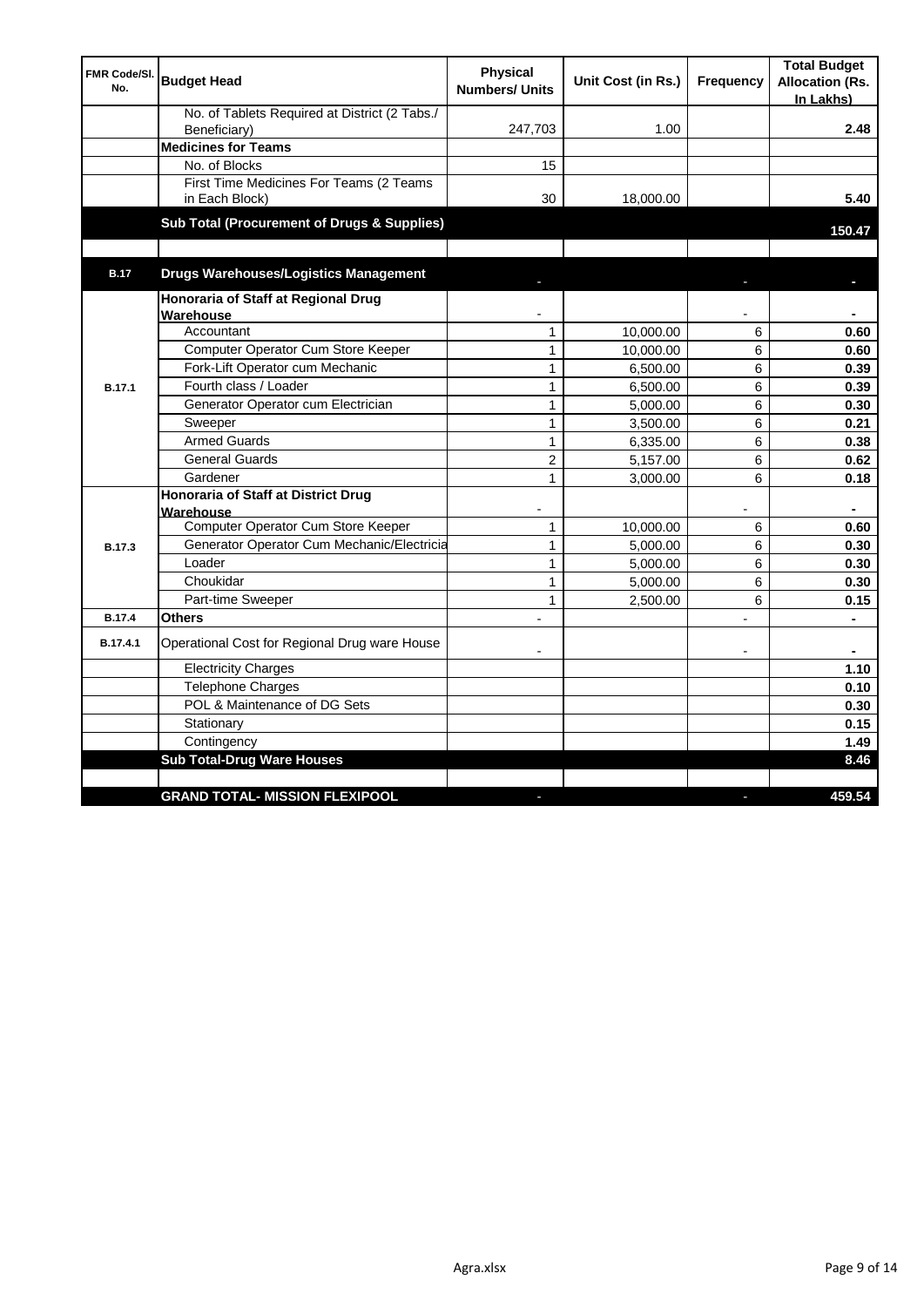| FMR Code/SI.<br>No. | <b>Budget Head</b>                                                                         | <b>Physical</b><br><b>Numbers/ Units</b> | Unit Cost (in Rs.)   | Frequency                                            | <b>Total Budget</b><br><b>Allocation (Rs.</b><br>In Lakhs) |
|---------------------|--------------------------------------------------------------------------------------------|------------------------------------------|----------------------|------------------------------------------------------|------------------------------------------------------------|
|                     |                                                                                            |                                          |                      |                                                      |                                                            |
| $\mathbf c$         | <b>IMMUNISATION</b>                                                                        | $\overline{\phantom{a}}$                 |                      | P.                                                   |                                                            |
| C.1                 | RI strengthening project (Review meeting,                                                  |                                          |                      |                                                      |                                                            |
|                     | Mobility support, Outreach services etc)                                                   |                                          |                      |                                                      |                                                            |
| C.1.a               | Mobility Support for supervision for district<br>level officers @Rs 250000/- Year          | 1                                        | 250,000.00           | $\overline{a}$                                       | 2.50                                                       |
|                     | Mobility support for supervision at State                                                  |                                          |                      |                                                      |                                                            |
| C.1.b               | level                                                                                      |                                          |                      |                                                      |                                                            |
|                     | Printing and dissemination of Immunization                                                 |                                          |                      |                                                      |                                                            |
| C.1.c               | cards, tally sheets, monitoring forms etc.@                                                |                                          |                      |                                                      |                                                            |
|                     | Rs 10 /- Beneficiary                                                                       | 106,453                                  | 10.00                |                                                      | 10.65                                                      |
|                     | Support for Quarterly State level review                                                   |                                          |                      |                                                      |                                                            |
| C.1.d               | meetings of district officer                                                               |                                          |                      |                                                      |                                                            |
|                     | Quarterly review meetings exclusive for RI                                                 |                                          |                      |                                                      |                                                            |
| C.1.e               | at district level with Block Mos, CDPO, and                                                |                                          |                      |                                                      |                                                            |
|                     | other stake holders (@ Rs 100/- per                                                        |                                          |                      |                                                      |                                                            |
|                     | participant(5 participant / block)                                                         | 300                                      | 100.00               |                                                      | 0.30                                                       |
|                     | Quarterly review meetings exclusive for RI<br>at block level @Rs 50/- per person as        |                                          |                      |                                                      |                                                            |
|                     | honorarium/Asha(For travel) & Rs 25 per                                                    |                                          |                      |                                                      |                                                            |
| C.1.f               | person at the disposal of MOIC for meeting                                                 |                                          |                      |                                                      |                                                            |
|                     | expenses (Refreshment, stationery and                                                      |                                          |                      |                                                      |                                                            |
|                     | mis.)                                                                                      | 11,224                                   | 75.00                |                                                      | 8.42                                                       |
|                     | Focus on slum & underserved areas in                                                       |                                          |                      |                                                      |                                                            |
|                     | urban areas/alternative vaccinator for slums<br>(Hiring of ANM @ 450/-per session for four |                                          |                      |                                                      |                                                            |
| C.1.g               | sessions/month/slum of 10000 population                                                    |                                          |                      |                                                      |                                                            |
|                     | and Rs.300/ month as contingency per slum                                                  |                                          |                      |                                                      |                                                            |
|                     | i.e.Rs.2100/-month/slum of 10000                                                           |                                          |                      |                                                      |                                                            |
|                     | population)                                                                                | 1,692                                    | 2,100.00             |                                                      | 35.53                                                      |
| C.1.h               | Mobilization of children through ASHA or                                                   |                                          |                      |                                                      |                                                            |
|                     | other mobilizers(@Rs 150/-per session)<br>Alternative vaccine delivery in hard to reach    | 51,360                                   | 150.00               |                                                      | 77.04                                                      |
| C.1.i               | areas(@Rs 150/-per session)                                                                | 864                                      | 150.00               |                                                      | 1.30                                                       |
|                     | Alternative Vaccine Delivery in other                                                      |                                          |                      |                                                      |                                                            |
| C.1.j               | areas(@Rs. 75/- per session)                                                               | 50,496                                   | 75.00                | $\overline{\phantom{a}}$                             | 37.87                                                      |
| C.1.k               | To develop micro plan at sub-centre level(@                                                |                                          |                      |                                                      |                                                            |
|                     | Rs 100/- per sub centre)<br>For consolidation of micro plans at block                      | 535                                      | 100.00               |                                                      | 0.54                                                       |
| C.1.1               | level (@ Rs 1000/-per block per PHC and                                                    |                                          |                      |                                                      |                                                            |
|                     | Rs 2000/- per district)                                                                    | 32                                       | 1,000.00             |                                                      | 0.32                                                       |
|                     | POL for vaccine delivery from State to                                                     |                                          |                      |                                                      |                                                            |
| C.1.m               | district and from district to PHC/CHCs(@ Rs                                                |                                          |                      |                                                      |                                                            |
|                     | 150000/- per district per year)                                                            | 1                                        | 150,000.00           | $\overline{a}$                                       | 1.50                                                       |
| C.1.n               | Consumables for computer including<br>provision for internet access for RIMS (@            |                                          |                      |                                                      |                                                            |
|                     | Rs 400/- per month per district)                                                           | 1                                        | 400.00               | 12                                                   | 0.05                                                       |
|                     | Red/Black plastic bags etc.(@ Rs 3 per bag                                                 |                                          |                      |                                                      |                                                            |
| C.1.o               | and 2 bags per session)                                                                    | 51,360                                   | 3.00                 | 2                                                    | 3.08                                                       |
|                     | Hub Cutter/Bleach/Hypochlorite solution/                                                   |                                          |                      |                                                      |                                                            |
| C.1.p               | Twin buckets(@ Rs 1200/- per PHC/CHC                                                       |                                          |                      |                                                      | 0.38                                                       |
| C.1.q               | per year)<br>Safety Pits(@ Rs 5250/- per pit)                                              | 32<br>15                                 | 1,200.00<br>5,250.00 | $\overline{\phantom{a}}$<br>$\overline{\phantom{a}}$ | 0.79                                                       |
|                     | Other Specific requirement                                                                 |                                          |                      |                                                      |                                                            |
|                     | Fund for annual maintenance operation of                                                   |                                          |                      |                                                      |                                                            |
|                     | WIC/WIF at division level @ Rs.40000/unit                                                  |                                          |                      |                                                      |                                                            |
|                     | of WIC/WIF                                                                                 | 3                                        | 40,000.00            |                                                      | 1.20                                                       |
|                     | POL for generators and operational                                                         |                                          |                      |                                                      |                                                            |
| C.1.r               | expenses at divisional vaccine storage point                                               |                                          |                      |                                                      |                                                            |
|                     | @ Rs 2.00 Lakhs/ year/division vaccine<br>store points                                     | 1                                        | 200,000.00           |                                                      | 2.00                                                       |
|                     | Electricity bill for WIC/WIF AT state and                                                  |                                          |                      |                                                      |                                                            |
|                     | divisional level @ Rs 1.50Lakhs/year                                                       |                                          |                      |                                                      |                                                            |
|                     | /division store points                                                                     | 1                                        | 150,000.00           |                                                      | 1.50                                                       |
|                     | <b>AEFI Kits</b>                                                                           | 86                                       | 200.00               |                                                      | 0.17                                                       |
| C.2                 | <b>Salary of Contractual Staffs</b>                                                        | $\blacksquare$                           |                      | $\overline{\phantom{a}}$                             | $\blacksquare$                                             |
| C.2.2               | Computer Assistants at District level                                                      | 1                                        | 10,000.00            | 6                                                    | 0.60                                                       |
| C.3                 | <b>Training under Immunisation</b>                                                         |                                          |                      |                                                      | $\blacksquare$                                             |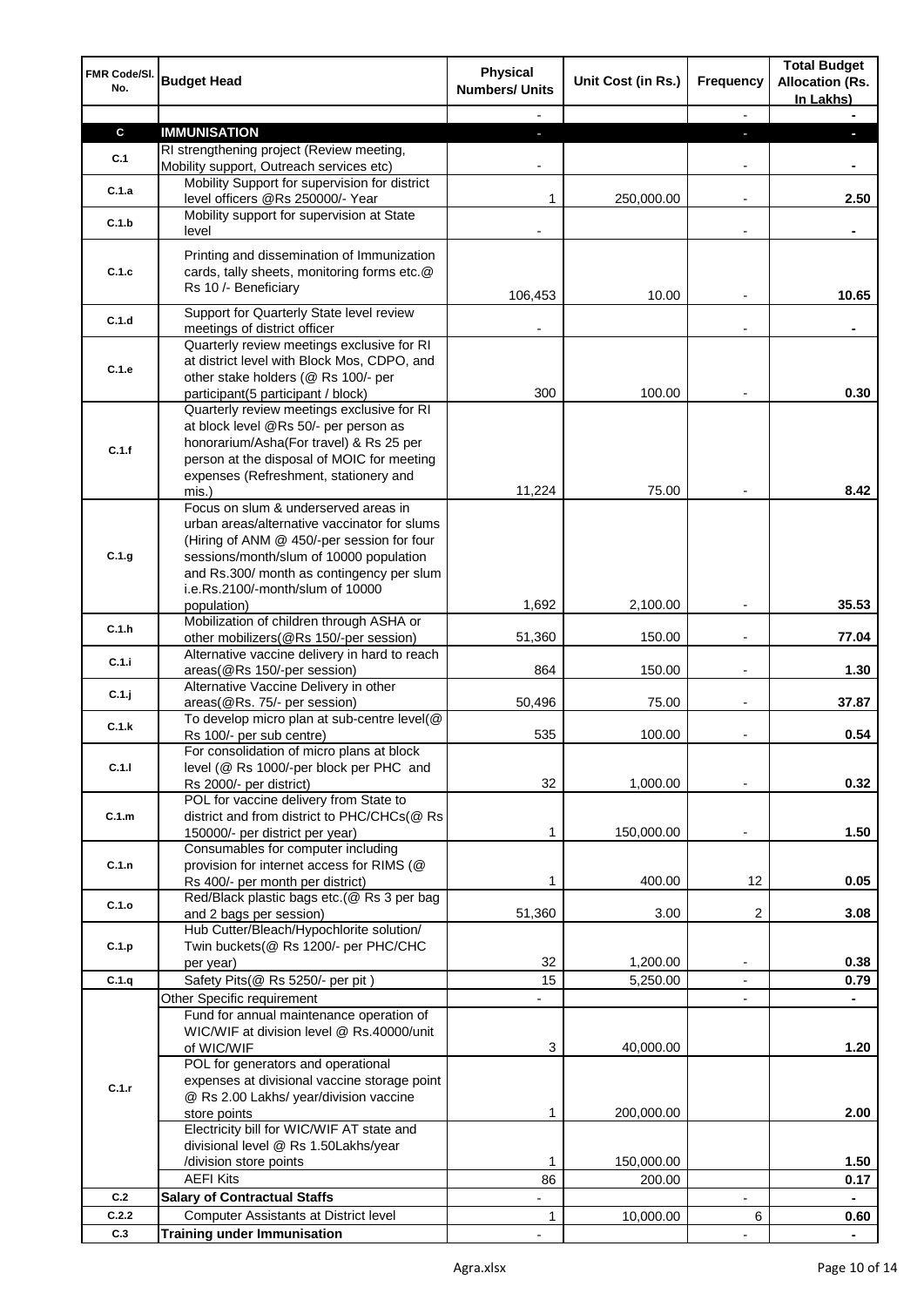| FMR Code/SI.<br>No. | <b>Budget Head</b>                                                                       | Physical<br><b>Numbers/ Units</b> | Unit Cost (in Rs.) | Frequency | <b>Total Budget</b><br><b>Allocation (Rs.</b> |
|---------------------|------------------------------------------------------------------------------------------|-----------------------------------|--------------------|-----------|-----------------------------------------------|
|                     | District level Orientation training including                                            |                                   |                    |           | In Lakhs)                                     |
|                     | Hep B, Measles, AEFI & JE(wherever                                                       |                                   |                    |           |                                               |
|                     | required) for 2 days ANM, Multi Purpose                                                  |                                   |                    |           |                                               |
| C.3.1               | Health Worker (Male), LHV, Health                                                        |                                   |                    |           |                                               |
|                     | Assistant (Male/Female), Nurse Midwives,<br>BEEs & other staff (as per RCH norms) @      |                                   |                    |           |                                               |
|                     | Rs 46200/batch                                                                           | 10                                | 46,200.00          |           | 4.62                                          |
|                     | Three day training including Hep B, Measles                                              |                                   |                    |           |                                               |
| C.3.2               | & JE(wherever required) of Medical Officers                                              |                                   |                    |           |                                               |
|                     | of RI using revised MO training module) @                                                |                                   |                    |           |                                               |
|                     | Rs 65600/ batch                                                                          |                                   | 65,600.00          |           |                                               |
|                     | Two days cold chain handlers training for                                                |                                   |                    |           |                                               |
| C.3.4               | block level cold chain handlers by State and<br>district cold chain officers @ Rs        |                                   |                    |           |                                               |
|                     | 26600/batch                                                                              |                                   | 26,600.00          |           |                                               |
|                     | One day training of block level data handlers                                            |                                   |                    |           |                                               |
| C.3.5               | by DIOs and District cold chain officer to                                               |                                   |                    |           |                                               |
|                     | train about the reporting formats of                                                     |                                   |                    |           |                                               |
|                     | immunization @ Rs 300/ person                                                            |                                   | 300.00             |           |                                               |
| C.3.6               | Intensified immunization training of front<br>line workers @ Rs 86660/batch              | 23                                | 86,660.00          |           | 19.93                                         |
| C.4                 | <b>Cold Chain Maintenance</b>                                                            |                                   |                    |           |                                               |
|                     | Cold chain maintenance at PHC/CHC Level                                                  |                                   |                    |           |                                               |
|                     | (@Rs. 750/PHC/CHC per year)                                                              | 23                                | 750.00             |           | 0.17                                          |
|                     | Cold chain maintenance at District Level                                                 |                                   |                    |           |                                               |
|                     | (@Rs. 15000/year)                                                                        | 1                                 | 15,000.00          |           | 0.15                                          |
|                     | Asha Incentives- for full immunization @                                                 |                                   |                    |           |                                               |
| C.5                 | RS.100 per child for full immunization in first<br>year and Rs.50 per child for ensuring |                                   |                    |           |                                               |
|                     | complete immunization up to 2nd year of                                                  |                                   |                    |           |                                               |
|                     | age.(94.22% of the fund)                                                                 | 47,424                            | 150.00             |           | 67.02                                         |
|                     | <b>TOTOAL - ROUTINE IMMUNIZATION</b>                                                     |                                   |                    |           | 277.63                                        |
|                     |                                                                                          |                                   |                    |           |                                               |
| D                   | <b>National Disease Control Programmes</b>                                               |                                   |                    |           |                                               |
|                     |                                                                                          |                                   |                    |           |                                               |
|                     |                                                                                          |                                   |                    |           |                                               |
| Е                   | <b>Integrated Disease Surveillance Project</b>                                           |                                   |                    |           |                                               |
|                     | (IDSP)                                                                                   |                                   |                    |           |                                               |
| E.1                 | Operational Costs (Rs. 25000/0 per Month)                                                |                                   |                    |           |                                               |
|                     | including 10 Medical Colleges                                                            |                                   |                    |           | 3.00                                          |
| E.2                 | Remuneration for Contractual Human Resource                                              |                                   |                    |           | ٠                                             |
| E.2.1               | Epidemiologist (Rs. 27500-44000)                                                         |                                   |                    |           | 4.16                                          |
| E.2.2               | Microbiologist (Rs. 27500-44000)                                                         |                                   |                    |           |                                               |
| E.3.2               | Data Manager (Rs. 18000 per Mth)                                                         |                                   |                    |           | 2.16                                          |
| E.3.3               | Data Entry Operator (Rs. 11000/mth)                                                      |                                   |                    |           | 2.31                                          |
|                     | Training                                                                                 |                                   |                    |           | ÷.                                            |
|                     | Medical Officers (3 days) @ Rs 50000 /                                                   |                                   |                    |           |                                               |
| E.8                 | Batch, for one batch                                                                     |                                   |                    |           | 0.50                                          |
|                     | Hospital Pharmacists/Nurses Training (1                                                  |                                   |                    |           |                                               |
|                     | day) @ Rs.38000 / Batch for 1 batch                                                      |                                   |                    |           | 0.38                                          |
| E.8                 | One Day Training of Medical College Doctors                                              |                                   |                    |           | 0.50                                          |
|                     | Costs on account of Newly Formed Districts<br><b>TOTAL-IDSP</b>                          |                                   |                    |           | 13.01                                         |
|                     |                                                                                          |                                   |                    |           |                                               |
| F                   | <b>National Vector Borne Disease Control</b>                                             |                                   |                    |           |                                               |
|                     | <b>Programme (NVBDCP)</b>                                                                |                                   |                    |           |                                               |
| F.1.1               | <b>Malaria</b>                                                                           |                                   |                    |           | $\overline{\phantom{0}}$                      |
| F.1.1.b             | <b>ASHA Incentives</b>                                                                   |                                   |                    |           | 2.25                                          |
| F.1.1.d             | Monitoring, Evaluation & Supervision &                                                   |                                   |                    |           | 0.85                                          |
| F.1.1.e             | Epidemic preparedness including mobility<br>IEC/BCC                                      |                                   |                    |           | 0.42                                          |
| F.1.1.g             |                                                                                          |                                   |                    |           | 0.25                                          |
|                     | <b>Training/Capacity Building</b><br><b>Sub Total - Malaria</b>                          |                                   |                    |           | 3.77                                          |
| F.1.2               | Dengue & Chikungunya                                                                     |                                   |                    |           |                                               |
|                     | Strengthening Surveillance for Apex Referral                                             |                                   |                    |           |                                               |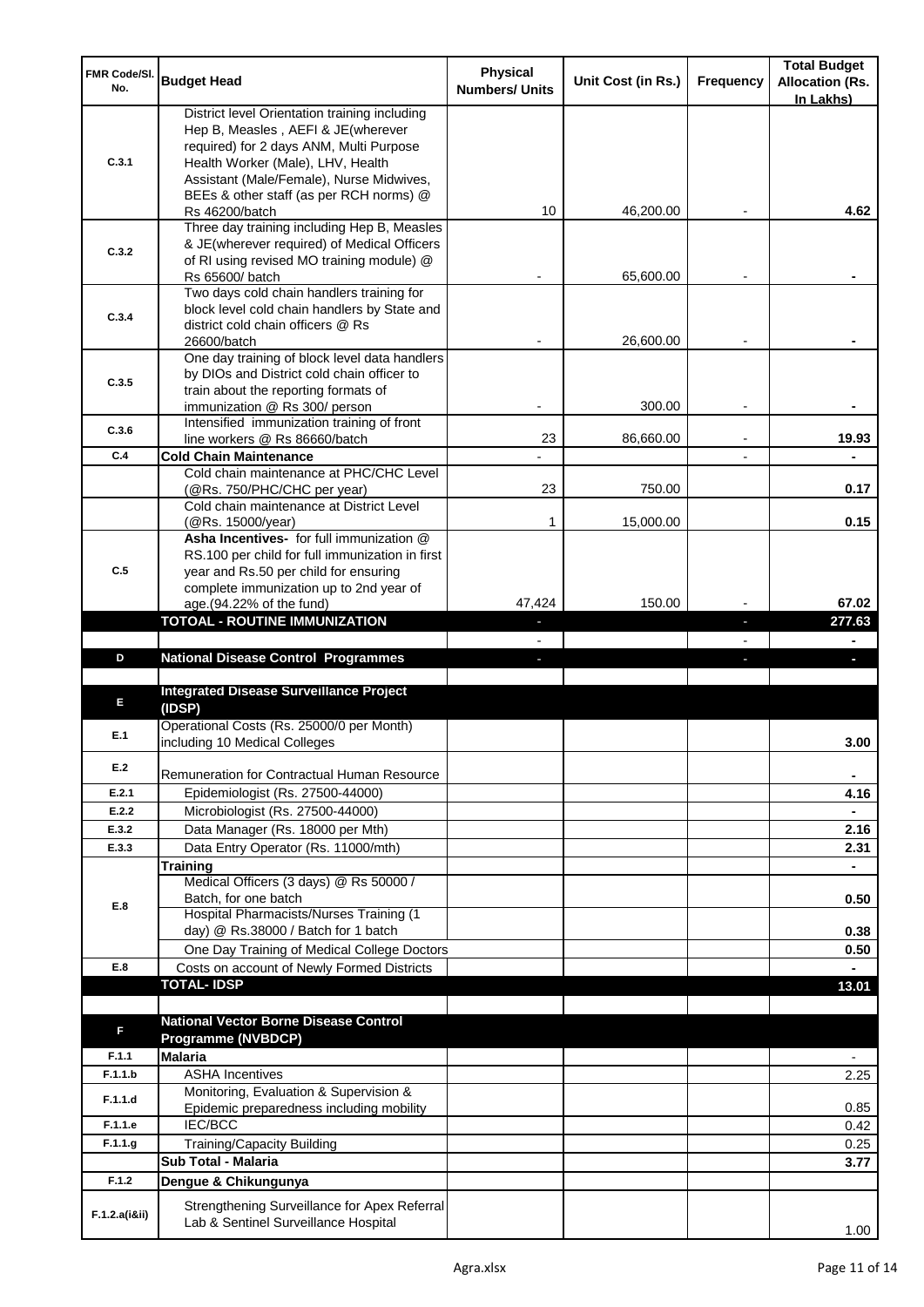| FMR Code/SI. |                                                                                            | <b>Physical</b>       |                    | <b>Total Budget</b> |                          |
|--------------|--------------------------------------------------------------------------------------------|-----------------------|--------------------|---------------------|--------------------------|
| No.          | <b>Budget Head</b>                                                                         | <b>Numbers/ Units</b> | Unit Cost (in Rs.) | <b>Frequency</b>    | <b>Allocation (Rs.</b>   |
|              |                                                                                            |                       |                    |                     | In Lakhs)                |
| F.1.2.c      | Monitoring/Supervision and Rapid Response                                                  |                       |                    |                     | 0.25                     |
| F.1.2.d      | <b>Epidemic Preparedness</b>                                                               |                       |                    |                     | 0.10                     |
| F.1.2.e      | Case Management                                                                            |                       |                    |                     | 0.20                     |
|              | Vector Control And Environmental                                                           |                       |                    |                     |                          |
| F.1.2.f      | Management                                                                                 |                       |                    |                     |                          |
| F.1.2.g      | IEC/ BCC for Social Mobilization                                                           |                       |                    |                     | 0.20                     |
| F.1.2.i      | Training/ Workshop                                                                         |                       |                    |                     | 0.20                     |
|              | Sub Total - Dengue & Chikungunya                                                           |                       |                    |                     | 1.95                     |
| F.1.3        | <b>AES/JE</b>                                                                              |                       |                    |                     |                          |
|              | Strengthening of Sentinel sites which will                                                 |                       |                    |                     |                          |
| F.1.3.a      | include Diagnostics and Case Management,                                                   |                       |                    |                     |                          |
|              | supply of kits by Gol                                                                      |                       |                    |                     |                          |
| F.1.3.b      | IEC / BCC Activities & printing material                                                   |                       |                    |                     |                          |
|              | pertaining to JE / AES<br>Capacity Building in case management of                          |                       |                    |                     |                          |
| F.1.3.c      | Medical Officer and paramedical from                                                       |                       |                    |                     |                          |
|              | PHC/CHC at district level.                                                                 |                       |                    |                     |                          |
| F.1.3.d      | Monitoring and supervision                                                                 |                       |                    |                     |                          |
| F.1.3.e      | Procurement of Insecticides (Technical                                                     |                       |                    |                     |                          |
|              | Malathion)                                                                                 |                       |                    |                     |                          |
| F.1.3.f      | Thermal Fog Machine (Small) @ 0.85                                                         |                       |                    |                     |                          |
|              | lac/machine                                                                                |                       |                    |                     |                          |
| F.1.3.g      | Operational cost for Malathion fogging (As<br>per Availability of 3 MT Technical Malathion |                       |                    |                     |                          |
|              | per district)                                                                              |                       |                    |                     |                          |
|              | Paediatric ICU Establishment and HR &                                                      |                       |                    |                     |                          |
| $F.1.3.$ j   | operational cost for Paediatric ICU in                                                     |                       |                    |                     |                          |
|              | <b>Endemic Districts</b>                                                                   |                       |                    |                     |                          |
| F.1.3.k      | ASHA Insentivization for sensitizing                                                       |                       |                    |                     |                          |
|              | community                                                                                  |                       |                    |                     |                          |
| F.1.4        | <b>Sub Total - AES/JE</b>                                                                  |                       |                    |                     |                          |
|              | <b>Lymphatic Filariasis</b>                                                                |                       |                    |                     |                          |
|              | State Task Force, STAC Meeting, printing                                                   |                       |                    |                     |                          |
|              | forms & register/ Mobility support, district                                               |                       |                    |                     |                          |
| F.1.4.a      | coordination meeting, sensitization of media                                               |                       |                    |                     |                          |
|              | etc., Morbidity management, monitoring &<br>supervision and mobility support for Rapid     |                       |                    |                     |                          |
|              | response including Line listing                                                            |                       |                    |                     |                          |
|              |                                                                                            |                       |                    |                     |                          |
| F.1.4.b      | Micro Filaria Survey                                                                       |                       |                    |                     |                          |
| F.1.4.c      | Post MDA Assessment by medical colleges                                                    |                       |                    |                     |                          |
|              | (Govt, & Private)/ ICMR institutions                                                       |                       |                    |                     |                          |
|              | Training / Sensitization of district level                                                 |                       |                    |                     |                          |
| F.1.4.d      | officers on ELF & Drug Distributors /                                                      |                       |                    |                     |                          |
|              | Peripheral health workers                                                                  |                       |                    |                     |                          |
|              | Specific IEC/ BCC at State, districts, PHC,                                                |                       |                    |                     |                          |
| F.1.4.e      | Sub Centre & village lable VHSC/GKs                                                        |                       |                    |                     |                          |
|              | Honorarium for Drug Distributors including                                                 |                       |                    |                     |                          |
| F.1.4.f      | ASHA & Supervisors involve in MDA                                                          |                       |                    |                     | $\blacksquare$           |
| F.1.4.h.ii   | M.F.Survey in Non Endemic districts                                                        |                       |                    |                     | 0.70                     |
|              | Sub Total - Lymphatic Filariasis                                                           |                       |                    |                     | 0.70                     |
| F.1.5        | Kalazar                                                                                    |                       |                    |                     |                          |
| F.1.5        | Case Search/ Camp Approach                                                                 |                       |                    |                     | $\overline{\phantom{a}}$ |
| F.1.5.a      | Spray Pumps & Accessories                                                                  |                       |                    |                     |                          |
|              |                                                                                            |                       |                    |                     |                          |
| F.1.5.b      | Operational Cost for Spray including Spray                                                 |                       |                    |                     |                          |
|              | Wages & Pending liability of spray wages                                                   |                       |                    |                     | $\blacksquare$           |
| F.1.5.c      | Mobility / P.O.L./ Supervision                                                             |                       |                    |                     | $\overline{\phantom{a}}$ |
| F.1.5.d      | Monitoring & Evaluation<br>Training for Spraying /IEC/                                     |                       |                    |                     |                          |
| F.1.5.e/     | BCC/Advocacy/Incentive to ASHA/Loss of                                                     |                       |                    |                     |                          |
| F.1.5.f      | Wages                                                                                      |                       |                    |                     |                          |
|              | Sub Total - Kalazar                                                                        |                       |                    |                     |                          |
|              | <b>Cash grant for Decentralized commodities</b>                                            |                       |                    |                     |                          |
|              | for Malaria + Filaria F.6                                                                  |                       |                    |                     |                          |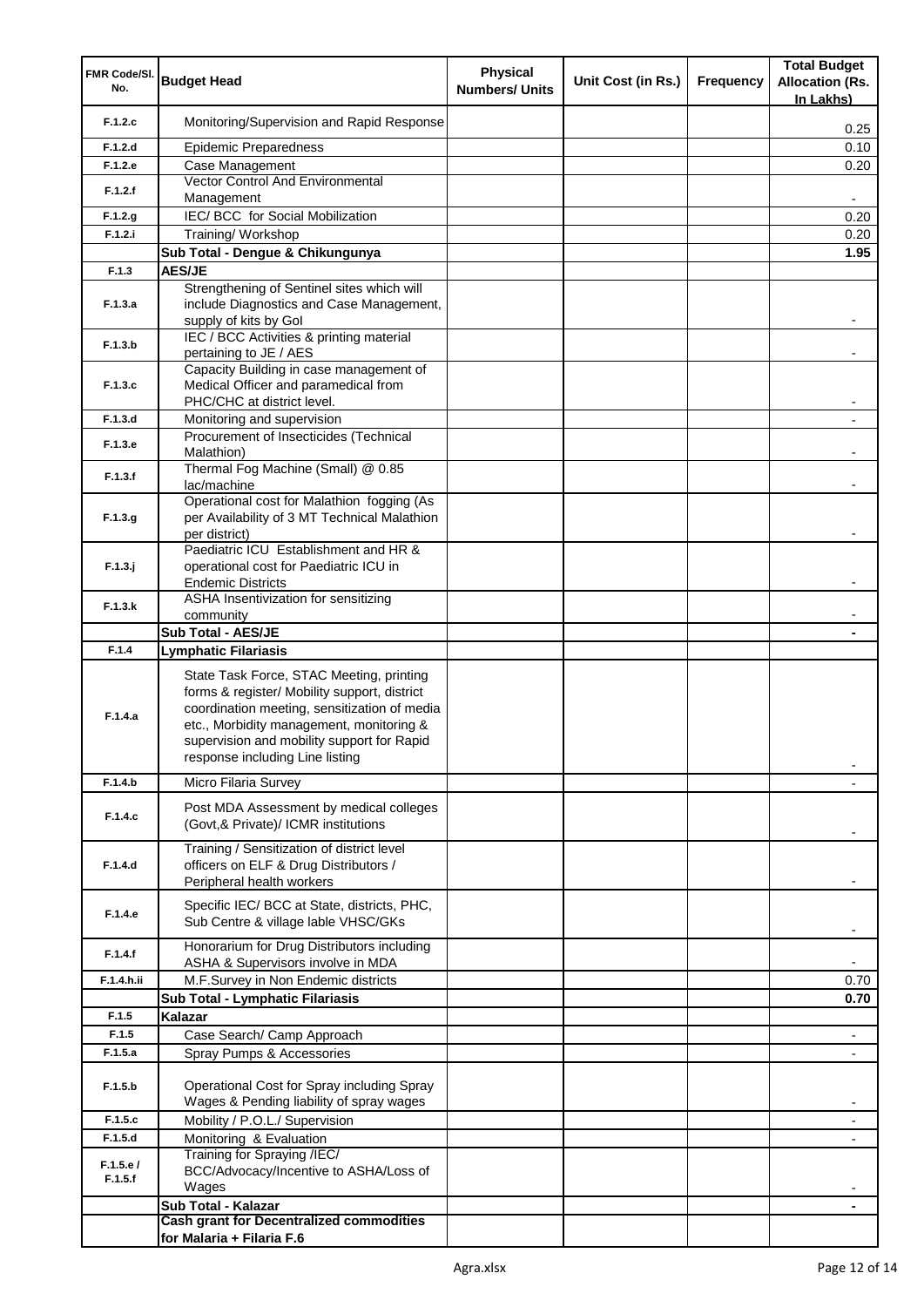| FMR Code/SI.<br>No. | <b>Budget Head</b>                                                                           | <b>Physical</b><br><b>Numbers/ Units</b> | Unit Cost (in Rs.) | <b>Frequency</b> | <b>Total Budget</b><br><b>Allocation (Rs.</b><br>In Lakhs) |
|---------------------|----------------------------------------------------------------------------------------------|------------------------------------------|--------------------|------------------|------------------------------------------------------------|
| F.6(a,b,c,k)        | Drugs (Chloroquine, Primaquine 2.5/7.5mg)<br>and ACT                                         |                                          |                    |                  | 0.25                                                       |
| F.6.f               | D.E.C.                                                                                       |                                          |                    |                  |                                                            |
| F.6.h               | NS 1 antigen Kit<br>Dengue                                                                   |                                          |                    |                  | 0.10                                                       |
| F.6.i               | Larvicidal (Temephos, Bti(AS)/Bti (wp)(for<br>polluted and non polluted water)               |                                          |                    |                  | 0.90                                                       |
|                     | <b>Sub Total- Dec.Commodities</b>                                                            |                                          |                    |                  | 1.25                                                       |
|                     | <b>TOTAL-NVBDCP</b>                                                                          |                                          |                    |                  | 7.67                                                       |
|                     |                                                                                              |                                          |                    |                  |                                                            |
| G                   | <b>National Leprosy Eradication</b>                                                          |                                          |                    |                  |                                                            |
|                     | Programme(NLEP)                                                                              |                                          |                    |                  |                                                            |
| G.1                 | <b>Case Detection and Management</b>                                                         |                                          |                    |                  |                                                            |
| G.1.1               | Specific Plan for high endemic blocks of low<br>endemic districts                            |                                          |                    |                  |                                                            |
|                     | No. of High endemic blocks in Low endemic<br>Districts (ANCDR more than 10)                  |                                          |                    |                  |                                                            |
|                     | House to House Visit by Search team                                                          |                                          |                    | $\overline{a}$   | ۰                                                          |
|                     | Confrmaton of suspect                                                                        |                                          |                    |                  | $\blacksquare$                                             |
|                     | Intensive IEC Activity                                                                       |                                          |                    |                  | ۰                                                          |
| G.1.2               | <b>Services in Urban services</b>                                                            |                                          |                    |                  | ٠                                                          |
|                     | Urban Project 2 Mega cities, 2 medium City<br>2, 8 Medium City 1, 40 Townships               |                                          |                    |                  | 4.72                                                       |
| G.1.3               | <b>ASHA involvement</b>                                                                      |                                          |                    |                  |                                                            |
|                     | <b>ASHA Sensitization</b>                                                                    |                                          |                    |                  | 0.214                                                      |
|                     | <b>ASHA Incentive for Services</b>                                                           |                                          |                    |                  | 0.122                                                      |
| G.1.4               | <b>Materials &amp; Supplies</b>                                                              |                                          |                    |                  |                                                            |
|                     | Supportive Drugs & Dressing materials<br>Laboratory reagents and equipments<br>scalpels etc. |                                          |                    |                  | 0.40<br>0.08                                               |
|                     | Printing works                                                                               |                                          |                    |                  | 0.27                                                       |
| G.1.5               | <b>NGO Services</b>                                                                          |                                          |                    |                  | ٠                                                          |
| G.2                 | <b>DPMR</b>                                                                                  |                                          |                    |                  |                                                            |
|                     | MCR Protective Footwear (12500 pairs)                                                        |                                          |                    |                  | 0.40                                                       |
|                     | Aids Appliances, Self Care Kit items etc.                                                    |                                          |                    |                  | 0.12                                                       |
|                     | Welfare allowance for RCS patients @ Rs<br>8000                                              |                                          |                    |                  | 1.20                                                       |
|                     | Reimbursement to institutions for RCS                                                        |                                          |                    |                  | ٠                                                          |
|                     | Screening cum Self Care Camp                                                                 |                                          |                    |                  | 0.10                                                       |
| G.3                 | <b>IEC</b>                                                                                   |                                          |                    |                  |                                                            |
|                     | Mass Media (TV, Radio, Press etc.)                                                           |                                          |                    |                  | 0.39                                                       |
|                     | Outdoor Media (Posters, Banners, Kiosk,                                                      |                                          |                    |                  |                                                            |
|                     | Hoardings, Display boards, Miking etc.)<br>Rural Media (Folk shows etc.)                     |                                          |                    |                  | 0.23<br>0.40                                               |
|                     | Advocacy meeting                                                                             |                                          |                    |                  | 0.05                                                       |
| G.4                 | <b>Human Resource</b>                                                                        |                                          |                    |                  |                                                            |
|                     | District Leprosy Consultant in high endemic<br>districts                                     |                                          |                    |                  |                                                            |
|                     | Physiotherapist in high endemic districts                                                    |                                          |                    |                  |                                                            |
|                     | PMW @ Rs 16000 per month                                                                     |                                          |                    |                  | 2.88                                                       |
| G.5                 | Programme management                                                                         |                                          |                    |                  |                                                            |
|                     | For Contractual Staff                                                                        |                                          |                    |                  |                                                            |
|                     | Rent, Telephone, Electricity, P&T charges,<br>Miscellaneous                                  |                                          |                    |                  | 0.35                                                       |
|                     | DLO Office Consumables eg.Stationery<br>Items, Pendrive, CD etc.                             |                                          |                    |                  | 0.30                                                       |
|                     | Mobility Support- Vehicle hiring, POL and                                                    |                                          |                    |                  |                                                            |
|                     | Maintenance for District Nucleus Team                                                        |                                          |                    |                  |                                                            |
|                     | ( one tenth)                                                                                 |                                          |                    |                  | 0.15                                                       |
| G.6                 | <b>Others</b>                                                                                |                                          |                    |                  |                                                            |
|                     |                                                                                              |                                          |                    |                  |                                                            |
|                     | Travel expense for regular staff for specific<br>programme/ training needs / awards etc.     |                                          |                    |                  | 0.065                                                      |
|                     | <b>TOTAL - NLEP</b>                                                                          |                                          |                    |                  | 12.44                                                      |
|                     |                                                                                              |                                          |                    |                  |                                                            |